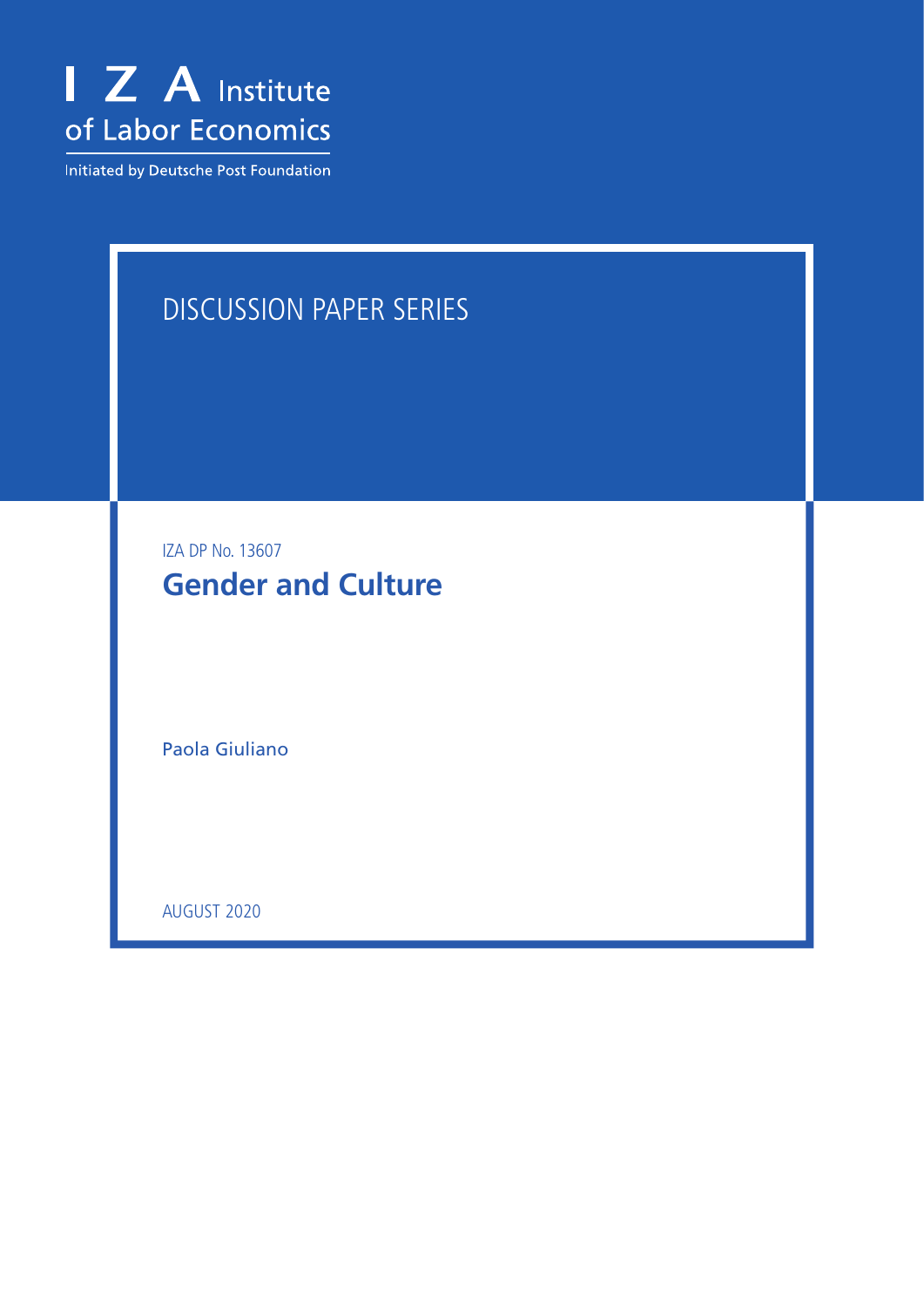

Initiated by Deutsche Post Foundation

# DISCUSSION PAPER SERIES IZA DP No. 13607 **Gender and Culture Paola Giuliano** *UCLA Anderson School of Management, NBER, CEPR and IZA*

AUGUST 2020

Any opinions expressed in this paper are those of the author(s) and not those of IZA. Research published in this series may include views on policy, but IZA takes no institutional policy positions. The IZA research network is committed to the IZA Guiding Principles of Research Integrity.

The IZA Institute of Labor Economics is an independent economic research institute that conducts research in labor economics and offers evidence-based policy advice on labor market issues. Supported by the Deutsche Post Foundation, IZA runs the world's largest network of economists, whose research aims to provide answers to the global labor market challenges of our time. Our key objective is to build bridges between academic research, policymakers and society.

IZA Discussion Papers often represent preliminary work and are circulated to encourage discussion. Citation of such a paper should account for its provisional character. A revised version may be available directly from the author.

ISSN: 2365-9793

**IZA – Institute of Labor Economics**

| Schaumburg-Lippe-Straße 5-9 | Phone: +49-228-3894-0       |             |
|-----------------------------|-----------------------------|-------------|
| 53113 Bonn, Germany         | Email: publications@iza.org | www.iza.org |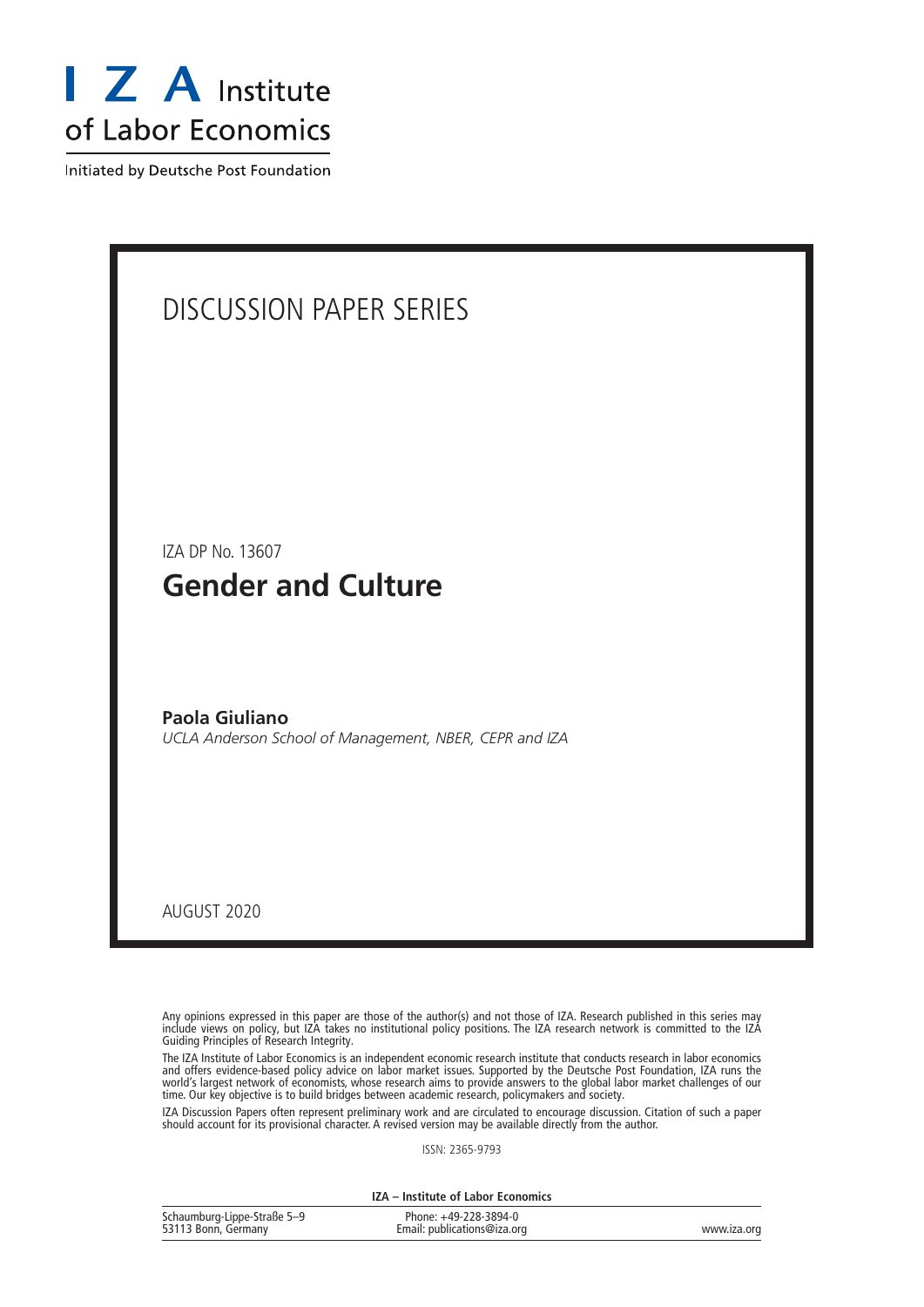# ABSTRACT

# **Gender and Culture\***

This paper reviews the literature on gender and culture. Gender gaps in various outcomes (competitiveness, labor force participation, and performance in mathematics, amongst many others) show remarkable differences across countries and tend to persist over time. The economics literature initially explained these differences by looking at standard economic variables such as the level of development, women's education, the expansion of the service sector, and discrimination. More recent literature has argued that gender differences in a variety of outcomes could reflect underlying cultural values and beliefs. This article reviews the literature on the relevance of culture in the determination of different forms of gender gap. I examine how differences in historical situations could have been relevant in generating gender differences and the conditions under which gender norms tend to be stable or to change over time, emphasizing the role of social learning. Finally, I review the role of different forms of cultural transmission in shaping gender differences, distinguishing between channels of vertical transmission (the role of the family), horizontal transmission (the role of peers), and oblique transmission (the role of teachers or role models).

**JEL Classification:** A13, J16, Z1 **Keywords:** gender, culture, social norms

# **Corresponding author:**

Paola Giuliano Anderson School of Management University of California, Los Angeles Los Angeles, CA 90095 USA E-mail: paola.giuliano@anderson.ucla.edu

<sup>\*</sup> I thank Almudena Sevilla and two anonymous referees for comments that greatly improved this paper.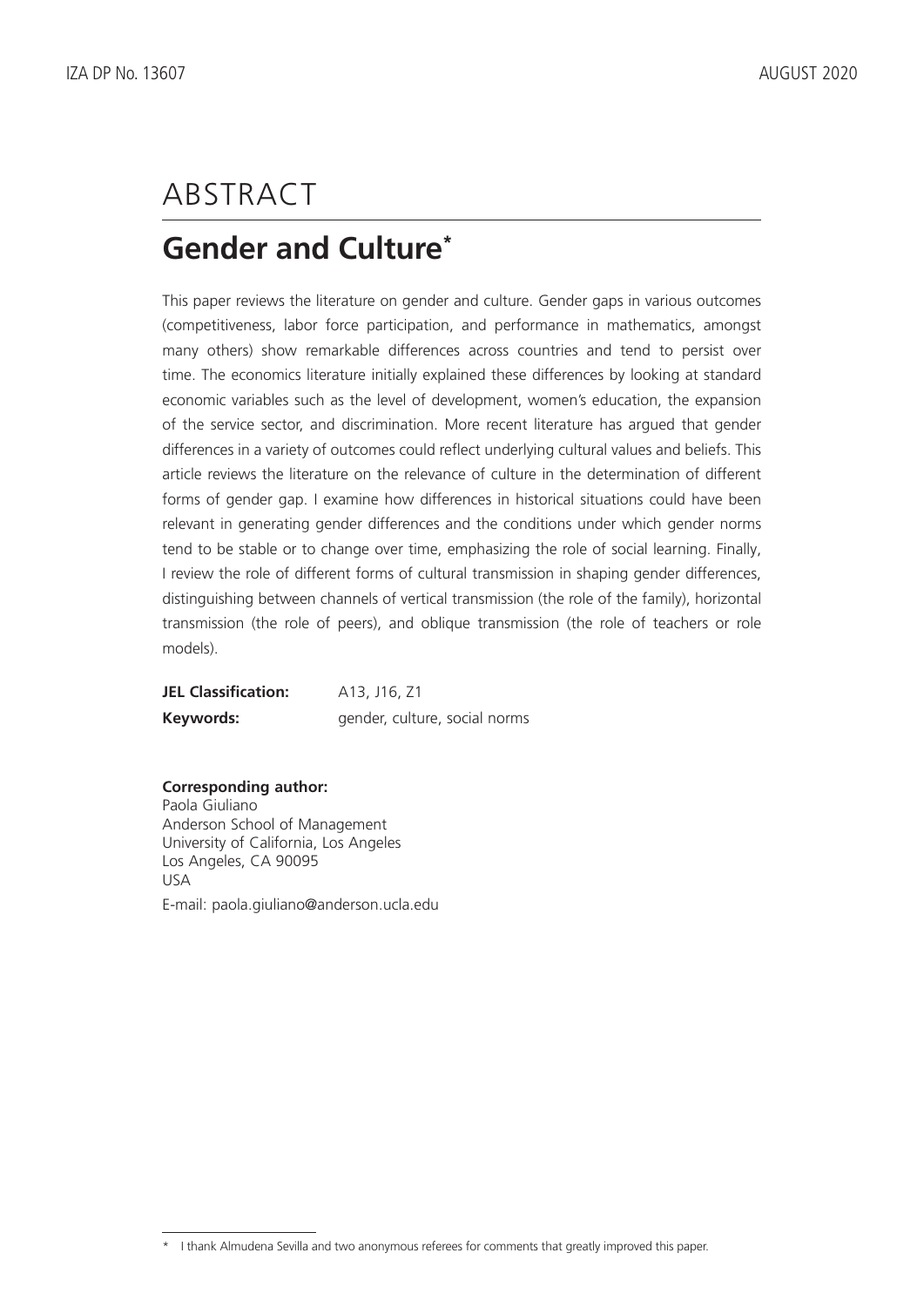#### **1. Introduction**

Gender differences in economic outcomes have been widely studied in the economics literature. Most of the literature looked at differences in female labor force participation and initially attributed the observed gender gaps to economic variables such as the level of development, women's education, and family choices such as marriage, fertility, and divorce (see Goldin (1990) for an excellent review of the literature). The invention of baby formula and a decline in childcare costs were also found relevant to explaining gender differences in female labor force participation (Attanasio et al., 2008; Albanesi and Olivetti, 2016).

Even after accounting for all these characteristics, a good part of the differences in female labor force participation remains unexplained. In recent years, a new empirical literature has examined whether cultural differences in the role of women in society could help explain gender differences in labor markets. In this literature, culture is defined as "those customary beliefs and values that ethnic, religious, and social groups transmit fairly unchanged from generation to generation" (Guiso, Sapienza, and Zingales, 2006).

The idea that women make decisions about education, family formation, fertility, and work based on beliefs about the role of women in society or on differences in family models has been present in other fields for a long-time (Thorton et al., 1983; Kiecolt and Acock, 1988; Burt and Scott, 2002). In economics, the evidence is more recent, mostly due to the difficulty in establishing a direction of causality. Fortin (2005) finds a strong correlation between gender role attitudes and women's labor market outcomes across 25 OECD countries. Antecol (2000), Blau et al. (2011) and Fernandez and Fogli (2010) show that female labor force participation amongst immigrants in the US (either first or second-generation) is strongly correlated with female labor force participation in the country of origin. The fact that immigrant women—all living in the US and thus facing the same economic and institutional constraints—strongly replicate the behavior of women in the country of origin suggests that culture matters in explaining differences in female labor force participation across countries.

The literature has documented the relevance of culture for other gender gaps such as differences in competitiveness (Gneezy et al., 2009) and in test performance in mathematics (Guiso et al., 2008; Fryer and Levitt, 2010; Pope and Sydnor 2010; Nollenberger et al., 2016).

Following the initial studies aimed at showing that culture matters for gender outcomes, many papers have examined the origin and the evolution of cultural norms. An interesting finding from the study of second-generation immigrants is how persistent cultural norms can be. Understanding their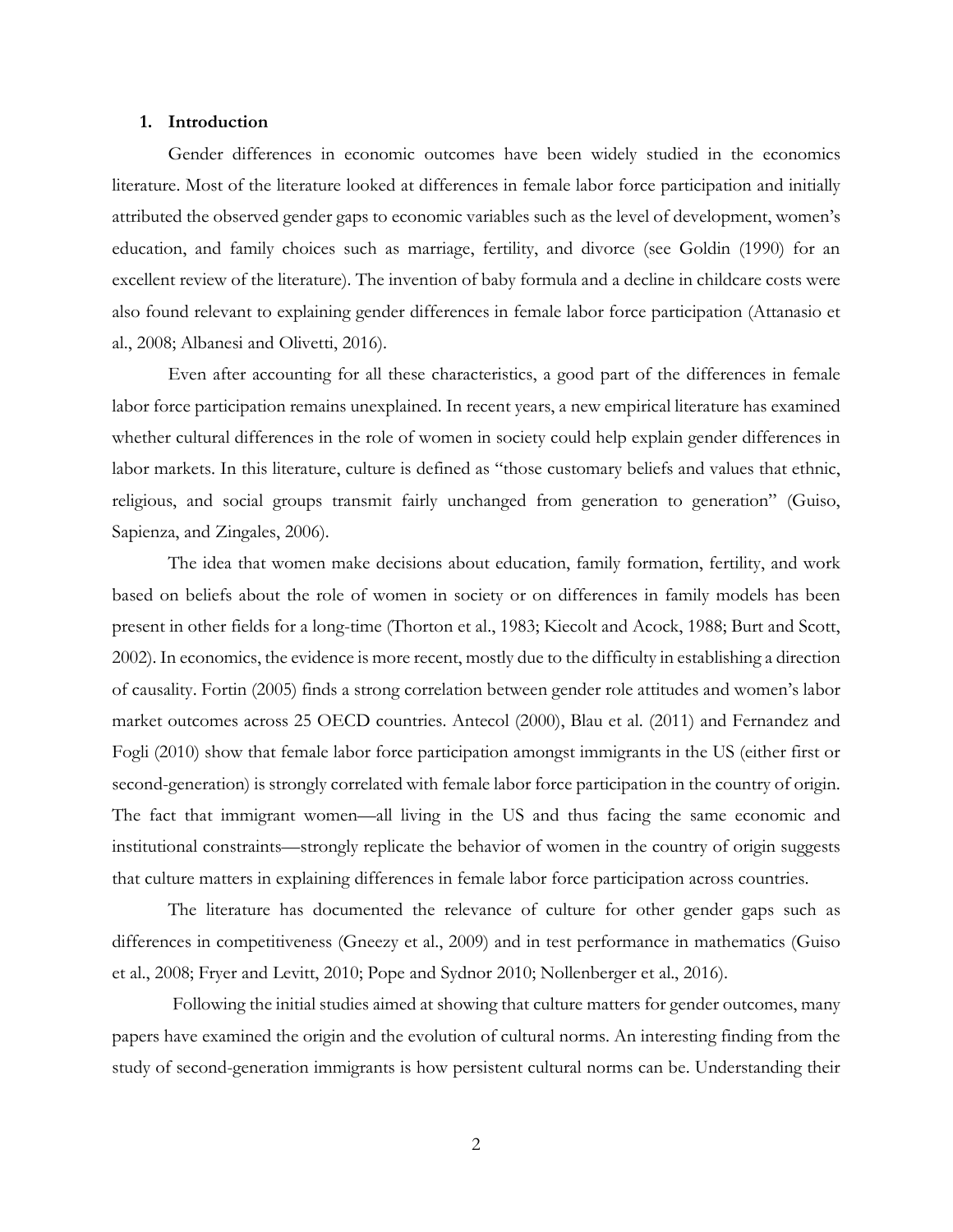origins is therefore of primary importance. Part of the literature has focused on that question,<sup>[1](#page-4-0)</sup> whereas more recent contributions investigate channels of cultural transmission<sup>[2](#page-4-1)</sup> and various aspects of social learning. This article provides a summary of that new literature. Surveying the progress made to date, one cannot help but be impressed by what the recent wave of evidence has taught us about gender and cultural norms and about possible policy prescriptions.

The paper is organized as follows: Section 2 describes papers on the historical origin of gender gaps. Section 3 outlines the conditions under which cultural norms tend to be stable or to change rapidly over time. Section 4 describes channels of cultural transmission. Section 5 concludes.

#### **2. The deep-rooted origins and historical persistence of differences in gender roles**

This section provides a summary of the literature outlining the historical determinants of gender roles, including agricultural technologies, geography, language, and pre-industrial societal characteristics more generally. The typical study involves the collection and compilation of new and impressive data. Although this is an important contribution in itself, the best papers use these data to convincingly test hypotheses related to the historical origin of gender norms. Of these, the most enlightening trace the full impact of this historical origin through time while examining specific channels and mechanisms. Several methodologies have been used to show that culture matters for gender roles. The first is a cross-country approach, which has the advantage of showing the results for a large set of countries. The disadvantage is that problems of reverse causality and omitted bias can be severe. Most papers propose an instrumental variable strategy, but have a hard time making a case that the exclusion restriction is valid, since it is almost impossible to find a variable that affects a particular economic variable only through culture. The second approach is to focus on within-country analysis, the drawback of which is that it is hard to find external validity. The third approach is to look at second-generation immigrants as a "natural experiment," as described in the introduction. This has the advantage of isolating the role of culture on individual behavior but has the drawback of not being able to look at aggregate effects. The fourth way is to run field or lab experiments, in which the behavior of the participants is a function of their cultural origin; this, too, has the drawback of limited

<span id="page-4-0"></span><sup>1</sup> See Giuliano (2018) for a review.

<span id="page-4-1"></span><sup>&</sup>lt;sup>2</sup> The underlying model behind all the contributions about cultural transmission is the seminal work by Bisin and Verdier (2001). According to their model, there are three channels of cultural transmission: vertical transmission—when values and beliefs are transmitted from parents to children; horizontal transmission emphasizing the importance of peer effects; and oblique transmission—emphasizing the relevance of role models such as teachers and of any other form of non-family, non-peer socialization.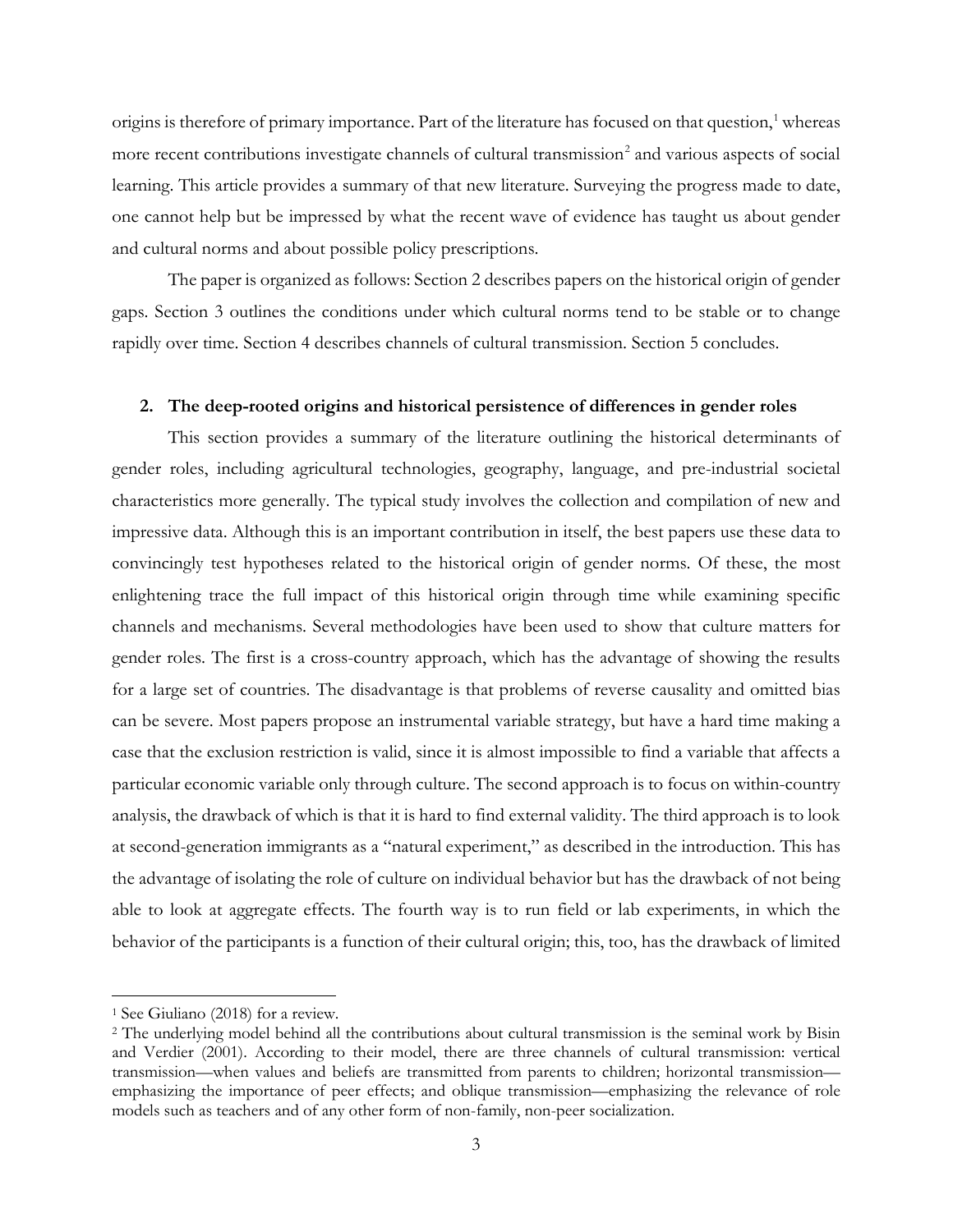external validity, but it is better able to isolate the mechanisms through which culture affects behavior. The best papers are the ones combining at least two of these approaches, guaranteeing solidity in the empirical strategy but also a general message coming from cross-cultural comparisons.

#### **2.1. Historical agricultural technologies, geography, and language**

A comprehensive analysis of the origin of various aspects of gender differences (labor force participation, fertility, and sex ratio at birth) has been written by Alesina et al. (2011, 2013, 2018). The hypothesis for their empirical analysis comes from the seminal work of Ester Boserup (1970). In her fascinating book, she argues that differences in the role of women in society originate in different types of agricultural technology, particularly the differences between shifting and plough agriculture. Shifting agriculture, which uses hand-held tools such as the hoe and the digging stick, is laborintensive, with women actively participating in farm work, while plough agriculture—using the plough to prepare the soil—is more capital-intensive. Unlike the hoe or digging stick, the plough requires significant upper-body strength, grip strength, and the burst of power to either pull the plough or control the animal that pulls it. Farming with the plough is also less compatible with childcare, which is almost always the responsibility of women. As a result, men tended to specialize in agriculture work outside the home, while women specialized in activities within the home. In turn, this division of labor generated different norms about the appropriate role of women. Societies characterized by plough agriculture developed the belief that the natural place for women is in the home. This belief tends to persist even if the economy moves out of agriculture, affecting the participation of women in activities performed outside the home, including market employment, entrepreneurship, and politics.

Alesina et al. (2013) first document a very strong negative correlation between the traditional use of the plough and female labor force participation in agriculture in pre-industrial societies, using the *Ethnographic Atlas*, a dataset assembled by George Peter Murdock in 1967 and containing ethnographic information about 1,265 ethnic groups worldwide.

After looking at the correlation between agricultural technology and female participation in agriculture in pre-industrial societies, Alesina et al. (2013) study whether differences in agricultural technologies still have an impact on economic outcomes and also study differences in gender norms, as measured by subjective attitudes recorded in the *World Value Survey*. In countries or among immigrants with a tradition of plough use, women are less likely to participate in the labor market, own firms, and participate in national politics and also have more traditional gender norms. Giuliano (2015) finds that historical plough use also matters for other types of gender norm: in societies that use (or used) the plough, higher parental authority is granted to the father, inheritance rules favor male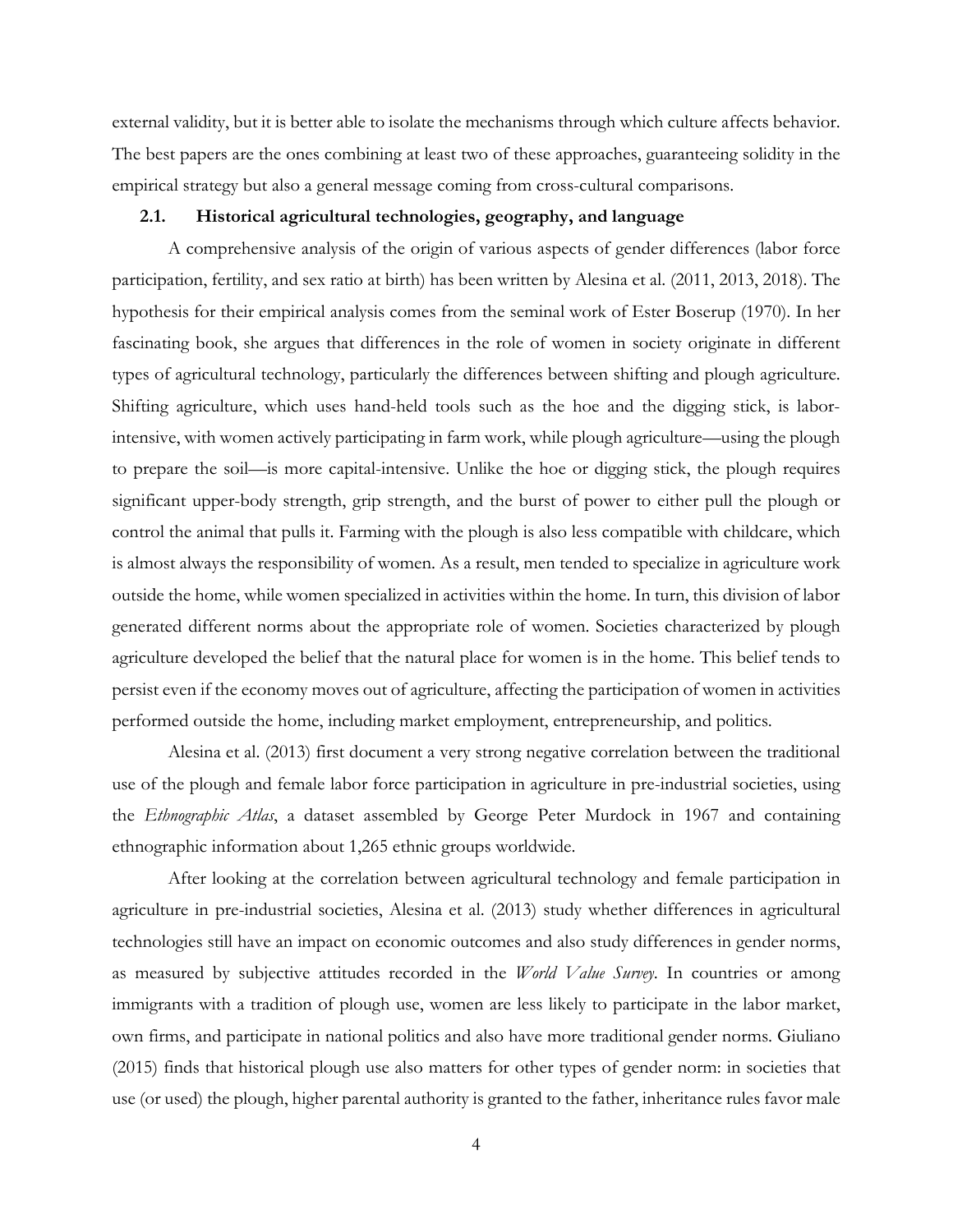heirs, and women have less freedom to move outside the house. In these societies, women are more likely to wear a veil in public and polygamy is illegal or less accepted.

The authors base their analysis on the hypothesis of Ester Boserup, thus granting a lot of importance to the introduction of the plough, but in fact, geography could be the ultimate determinant of gender differences. As part of their identification strategy, Alesina et al. (2013) construct an instrumental variable based on the suitability of the soil to different types of crops (that is, crops more or less conducive to plough use). One could therefore simply look at the reduced form in which a certain type of soil strongly correlates to societal differences in the role of women. [3](#page-6-0) A similar idea is explored in Carranza (2014) for the case of India. She shows how soil texture affects the technology used in land preparation and further determines the gender division of labor. In India, the deep tillage of land reduces the need for transplanting, fertilizing, and weeding—activities performed by women. When women can make little contribution to the agricultural value of the land, the perceived relative value of girls to a household also changes (Boserup 1970). Carranza (2014) shows how these geographical soil characteristics help explain not only female participation in agriculture, but also the infant sex ratio. This is the only paper looking at geography directly; the most common approach is to use the exogeneity of geographical characteristics either as an instrumental variable (Alesina et al., 2013; Galor et al., 2020) or through a mediating channel.

Geography can also influence gender norms through language. Language is fundamental for the transmission of gender norms because, by facilitating efficient communication across individuals, it enhances and reinforces the transmission of cultural values. This point is best made by Galor et al. (2020), who show empirically first how agricultural characteristics that were complementary to distinct gender roles (measured by the variation in caloric suitability to plough-positive/-negative crops) fostered the emergence and prevalence of grammatical gender in a language. In a second step, they show that the linguistic structure fostered the transmission of gender roles. A similar point is made by Gay et al. (2013), who find that women speaking languages that more pervasively mark gender distinctions are less likely to participate in economic and political activities and more likely to encounter barriers in their access to land and credit.

An important insight from all this literature is that geography can have important effects on gender roles either through its direct impact on them or through language and technology. While

<span id="page-6-0"></span><sup>&</sup>lt;sup>3</sup> The authors include in their specification a measure of overall agricultural suitability, therefore making the exclusion restriction less of a concern.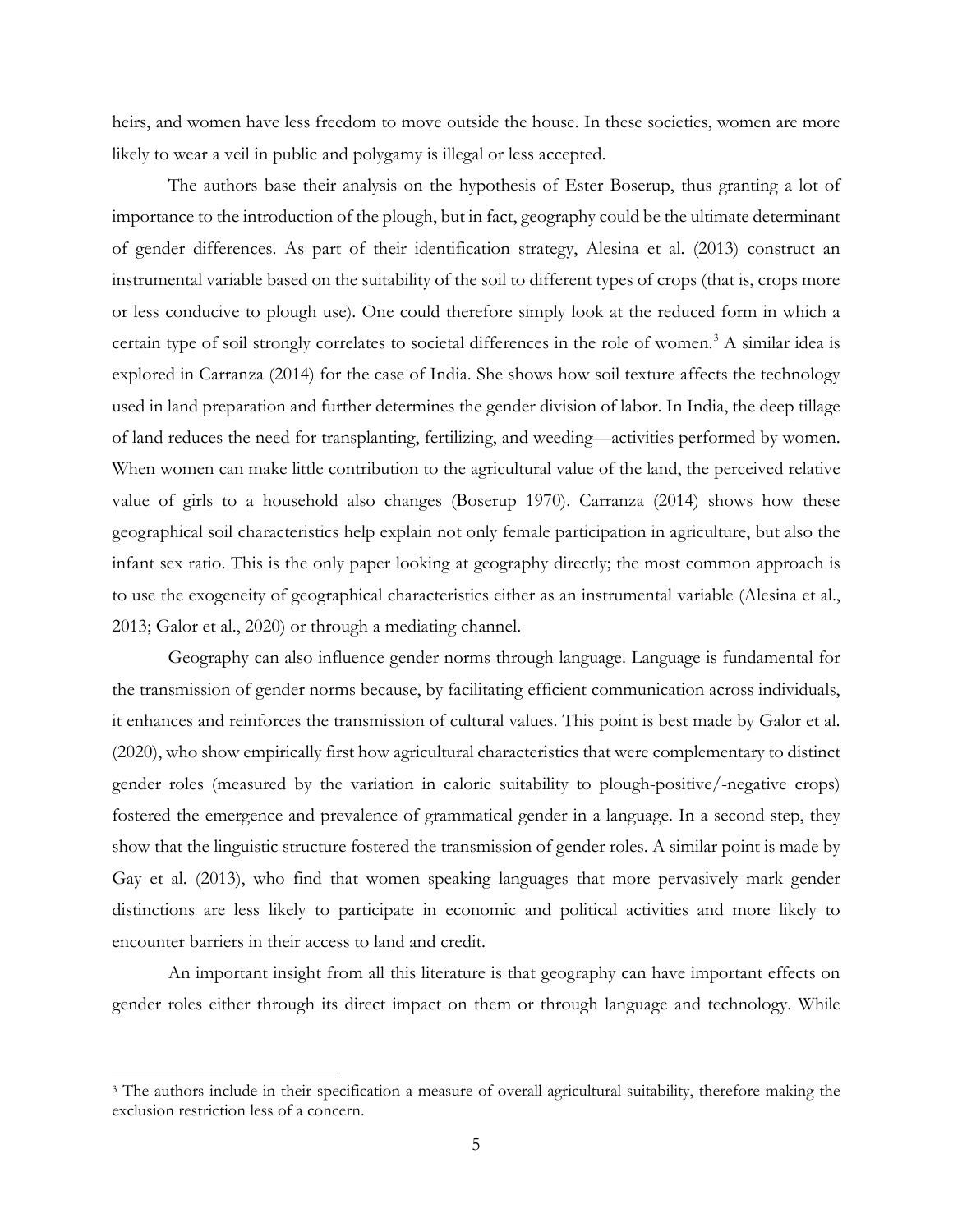geography has the advantage of being an exogenous trait, unveiling the channels through which it operates makes the papers more convincing.

#### **2.2. Pre-industrial societal characteristics**

l

Pre-industrial characteristics have been studied as an important factor in gender differences today. Among them, the practice of matrilineality, the mode of residence after marriage, the presence of the dowry versus the bride price, and differences in family structure are fundamental institutions for the organization of societies. These societal characteristics gave a higher status to women in the past, which was then transmitted from generation to generation and persisted until today in the form of differences in norms and beliefs.

Matrilineality (the tracing of inheritance and lineage through female family members) is associated with more favorable women's outcomes for several reasons. Women control the continuity of the matrilineage and resources and thus have higher status. Also, by determining descent, women have greater support from their kin network and better outside options than women in patrilineal societies (Lowes, 2016). These differences in roles and obligations may have important implications. Gneezy et al. (2009) study differences in competitiveness by looking at the Maasai, a patriarchal society in Tanzania, and the Khasi, a matrilineal and matrilocal society in India. The authors conducted an experiment in which two groups were given a choice either to play a ball-throwing game without competition or to compete in the same game with an anonymous person from the same village, with the winner receiving all the benefits. The two societies showed large differences in competitive behavior between men and women. Among the Maasai, 50 percent of men chose to compete versus only 26 percent of women, a result similar to that in Western cultures, where patrilineal systems were historically more common. The result was reversed in the matrilineal Khasi society, where 54 percent of women chose to compete versus only 39 percent of men.<sup>[4](#page-7-0)</sup>

Patrilocality (a social system in which a married couple resides with or near the husband's parents) alone can explain differences in gender roles. Since the woman will leave her parents' house both physically and financially—at marriage, they gain more returns on investment in a son's health and education because he will remain a part of their family.<sup>[5](#page-7-1)</sup> Jayachandran (2015) documents that gender inequality is more pronounced in northern India, where the social structure is more patrilocal.

<span id="page-7-0"></span><sup>4</sup> Matrilineality is also correlated with differences in spatial reasoning (Hoffman et al., 2011), risk aversion (Gong and Yang, 2012), contribution in a dictator game (Gong et al., 2015), gender differences in civic and political behavior (Gottlieb and Robinson, 2016) and intra-household behavior (Lowes, 2016).

<span id="page-7-1"></span><sup>5</sup> Levine and Kevane (2003) did not find a correlation between patrilocality and differential investment in daughters in Indonesia. They attribute the lack of results to the fact that residential norms are not very tight in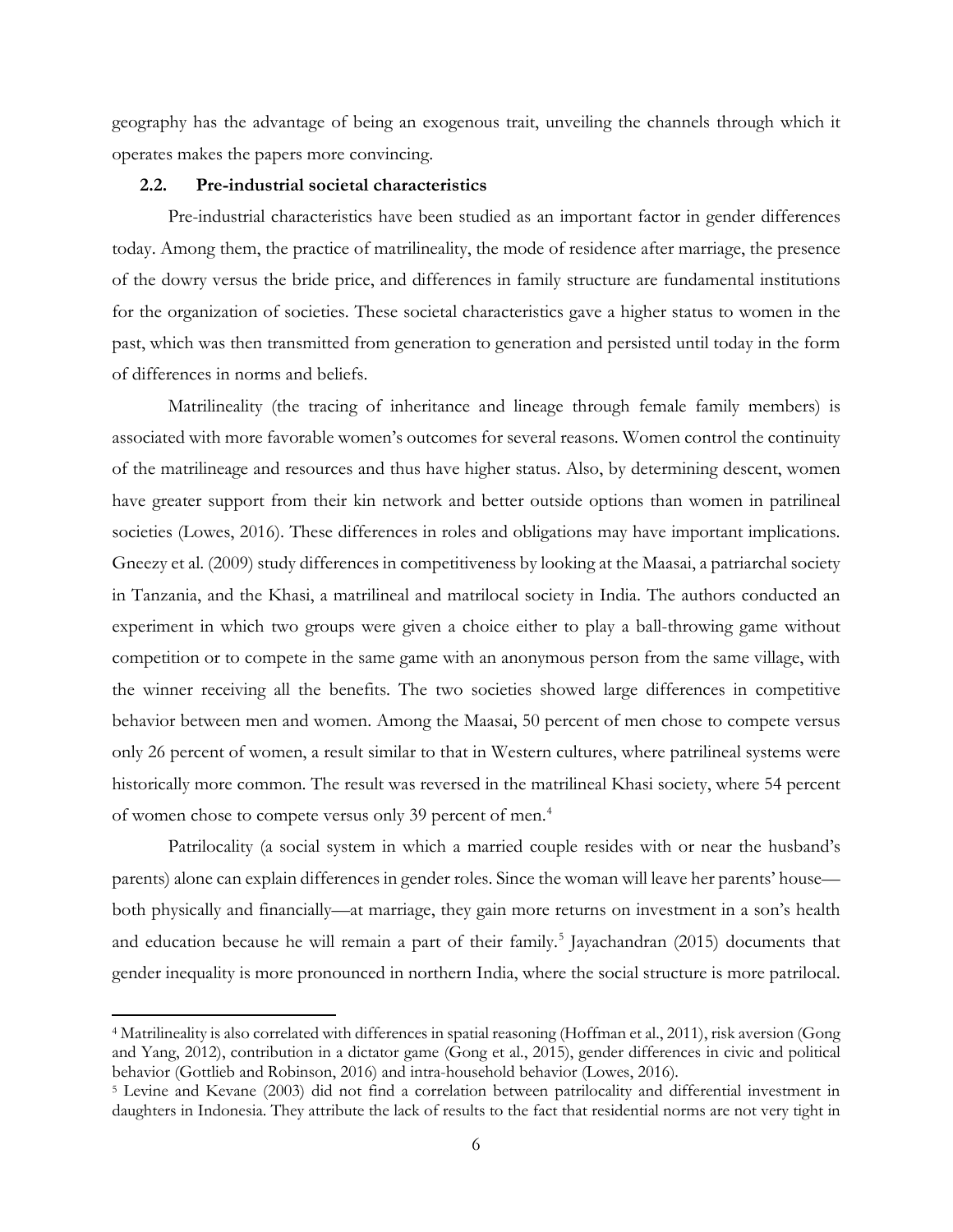In a fascinating contribution, Bau (2016) studies the interaction of residential practices with policies and how this affects gender differences. She shows that the complementarity between the transmission of culture and the education of one's child means that the introduction and expansion of pension plans will crowd out both educating children targeted by the norm and the transmission of the norm to the next generation. She finds that the establishment of pension plans in Ghana and the expansion of a plan in Indonesia confirm this hypothesis. In Indonesia, matrilocal daughters who are exposed to the pension plan for longer receive less education and are less likely to live with their parents after marriage. In Ghana, patrilocal sons show the same pattern.

Another factor that can vary substantially across cultures is the presence of the dowry versus the bride price. Dowry is a payment by a bride's parents to the couple at the time of marriage, whereas bride price is a transfer from the groom and/or his family to the bride's family. Boserup (1970) describes how the emergence of the two practices is related to the type of agriculture prevalent in a society: where women played a lesser role in agriculture, the dowry prevailed.<sup>[6](#page-8-0)</sup> In India, the prospect of paying a dowry is often related to the desire to have sons rather than daughters (Das Gupta et al., 2003). The presence of dowry also reduces investment in human capital and results in newly married women sometimes being the victims of violence or, worse, dowry death as punishment for the dowry being deemed inadequate by the groom and/or his family (Bloch and Rao, 2002). Ashraf et al. (forthcoming) study how the cultural practice of bride price influences the efficacy of policies to increase education. The authors study the impact on girls' schooling of the Sekolah Dasar Inpres school building program in Indonesia, implemented between 1974 and 1980. After confirming that the program had no overall effect on education, $\tau$  they uncover an important heterogeneity: a positive impact of the program on female education among girls from ethnic groups that traditionally engaged in bride price payments. The authors find similar effects for a school expansion program in Zambia.

Historical family structures are another pre-industrial characteristic that could explain gender roles. Alesina and Giuliano (2014) show that the historical persistence of family structures from medieval times until today correlates with gender roles. In societies with strong family ties, family solidarity is based on an unequal division of family work—the so-called "male-breadwinner hypothesis"—with men working full-time and women dedicated to housework. Weak family ties, in

Indonesia. The other interpretation is that it is a combination of norms—of which patrilocality is only one that reduces investment in daughters.

<span id="page-8-0"></span><sup>6</sup> Giuliano (2015) confirms this correlation, using data from the *Ethnographic Atlas.*

<span id="page-8-1"></span><sup>7</sup> This result was also in Breierova and Duflo (2004).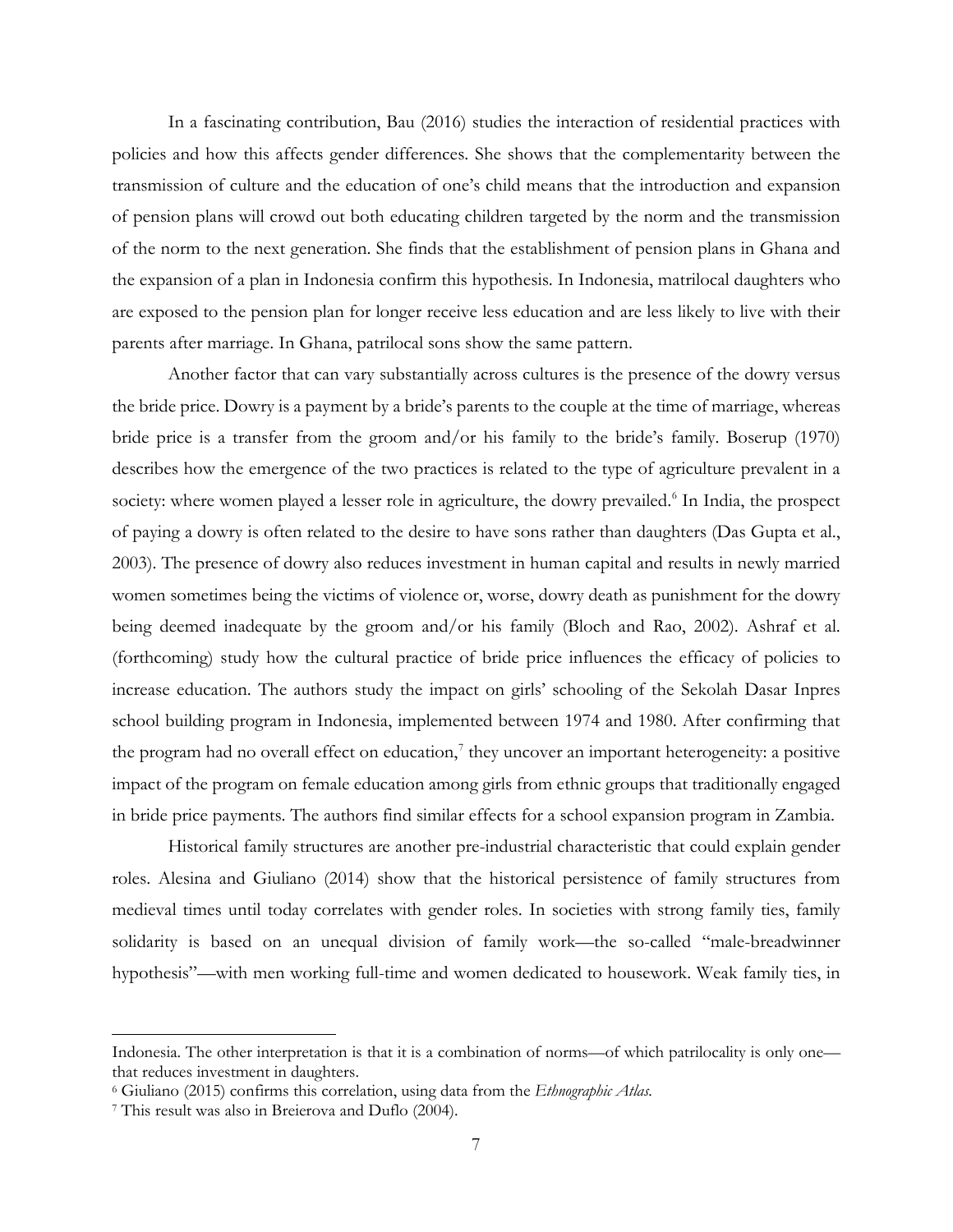contrast, will foster egalitarian gender roles, with men and women participating equally in employment and housework.<sup>[8](#page-9-0)</sup> To mitigate problems of reverse causation and the endogeneity of cultural traits to economic outcomes, the authors use evidence on behavior and gender attitudes for second-generation immigrants in the US and measures of family ties from the countries of origin.

Historical societal characteristics are relevant to another important variable of female wellbeing: the extent of domestic violence. Alesina, Brioschi, and La Ferrara (2016) link individual-level data from contemporary Africa to historical pre-industrial characteristics obtained from Murdock's *Ethnographic Atlas.* The authors find that many historical societal characteristics affect violence against women today. These are not only economic characteristics (in societies in which women were actively involved in subsistence activities such as gathering, women's role is more highly regarded and violence against women is lower today, whereas plough-based societies and societies whose form of subsistence was fishing or hunting have more violence against women today) but also broadly societal characteristics (women in societies formerly characterized by bride price have a lower probability and lower intensity of violence today, most likely because when men had to pay to marry their wives, they attributed a greater value to and cared more about them). The paper is explorative and looks at all the historical pre-industrial characteristics, finding overall broad confirmation for the general hypothesis that societies that historically did not value women have higher rates of domestic violence today.

A more precise hypothesis is investigated by Tur-Prat (2019), who examines the relationship between family patterns (stem<sup>[9](#page-9-1)</sup> versus nuclear) and intimate-partner violence in Spain. She explores the idea that co-residence with a mother-in-law increases a wife's contribution to farm work and that this, in turn, reduces the level of violence against women. The paper by Alesina et al. (2016) covers the whole world but is mostly based on correlations; Tur-Prat has a more limited geographical coverage but she tries to address causality by using differences in the Christian reconquest of the Iberian Peninsula (722–1492) as an instrument for different family types.

<span id="page-9-0"></span><sup>8</sup> Alesina and Ichino (2009) provide an in-depth analysis of the relevance of family ties to economic outcomes in Italy. Also in Italy, Bertocchi and Bozzano (2015) investigate the determinants of educational gender gap, with a primary focus on the potential influence of family structures. Algan and Cahuc (2007) found a strong correlation between differences in family structure (nuclear versus extended families) and female labor market outcomes in OECD countries. While that study is mostly correlational, Giavazzi et al. (2013) look more broadly at the relationship of culture and female employment, finding a strong effect. They improve on previous studies by using a Generalized Method of Moments (GMM) dynamic panel estimation framework to address the problem of endogeneity.

<span id="page-9-1"></span><sup>9</sup> Stem families are those in which one child stays in the parental household with spouse and children.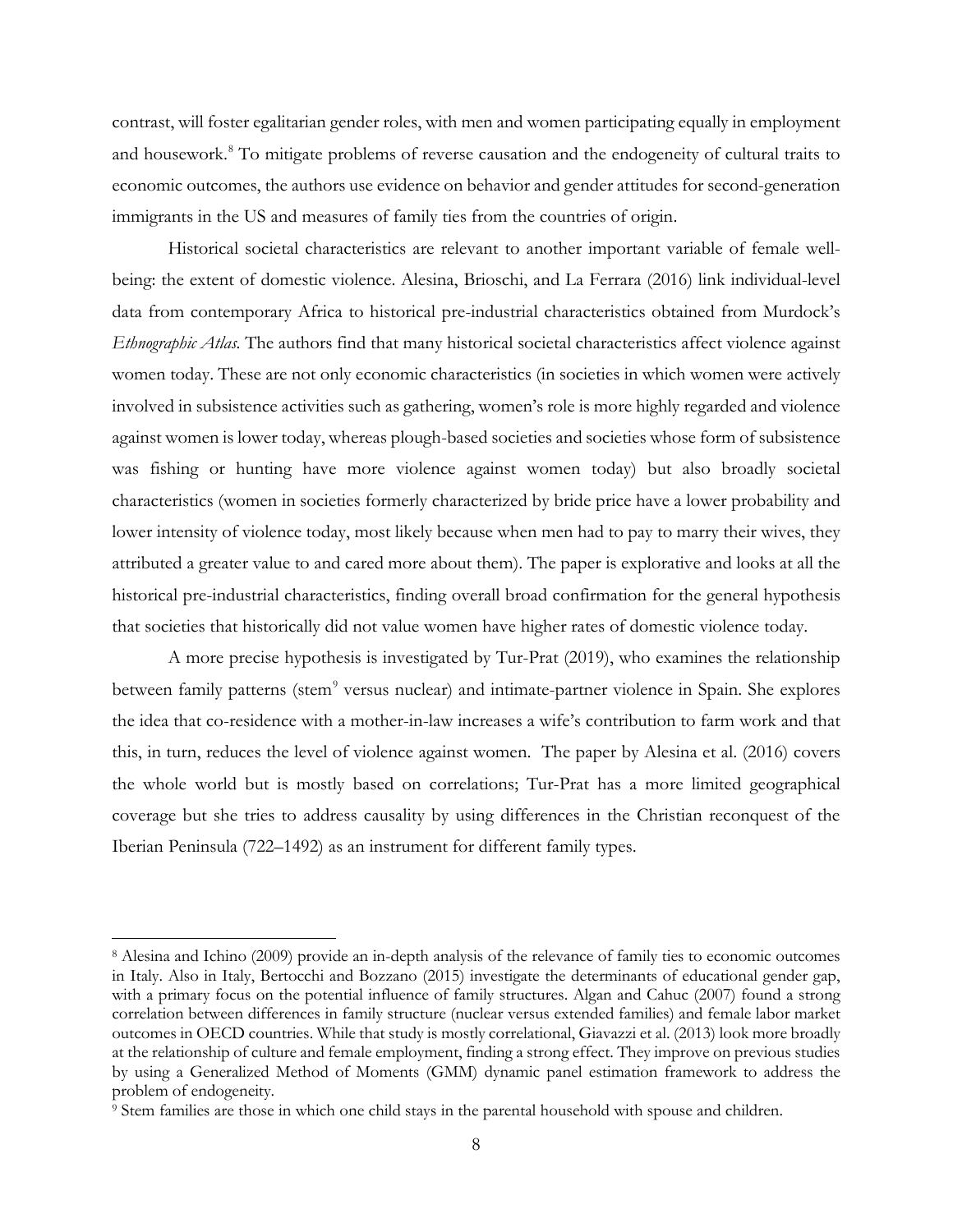The analysis of the historical origins of gender roles has showcased how insights can be gained by examining gender differences from a historical perspective. Specifically, these studies show that history matters and that it can explain part of the persistence of differences in gender norms despite economic growth, development, or the increase in education for women. Econometrically, some of the historical traits studied are also useful sources of exogenous variation.

#### **3. Change and persistence in gender roles**

The fact that gender norms show remarkable persistence does not mean that they never change. To date, most of the literature has been devoted to empirically documenting their persistence, with much less attention given to their evolution.

Scholars who looked at factors in the evolution of gender norms using standard economic interpretations emphasize the introduction of the pill (Goldin and Katz, 2002) and of household technology that substantially reduced the time spent on chores (Greenwood et al., 2005). Scholars looking at the relevance of culture have taken three approaches: looking at historical shocks and policies as triggers for the evolution of gender norms; developing models of learning to help understand the dynamics of cultural change; and systematically analyzing different types of cultural values to understand which are more persistent and why.

## **3.1. Historical shocks and policy changes**

Historical shocks and policy changes can alter gender norms. The literature has analyzed cases from a variety of historical periods and geographical areas, but this body of research is only an initial step toward a deeper understanding of the perpetuation of historical shocks; much more remains to be done. For example, which cultural traits are more likely to be changed by shocks? If laws and formal institutions try to alter gender roles, is that likely to change norms permanently? I now turn to a discussion of these different aspects, attempting to organize them according to the consistency of their results across time and space.

#### **3.1.1. Sex ratio**

Shocks to the sex ratio appear to have consistently altered the economic behavior of women: a lower/higher male-biased sex ratio is associated with higher/lower levels of female labor participation and less/more traditional gender roles. When shocks reduce the number of men, women are forced to participate in the labor market, which alters their behavior and beliefs permanently. Teso (2019), using the variation in the degree to which different ethnic groups in Africa were affected by the slave trade, shows that women whose ancestors were more exposed to the slave trade are today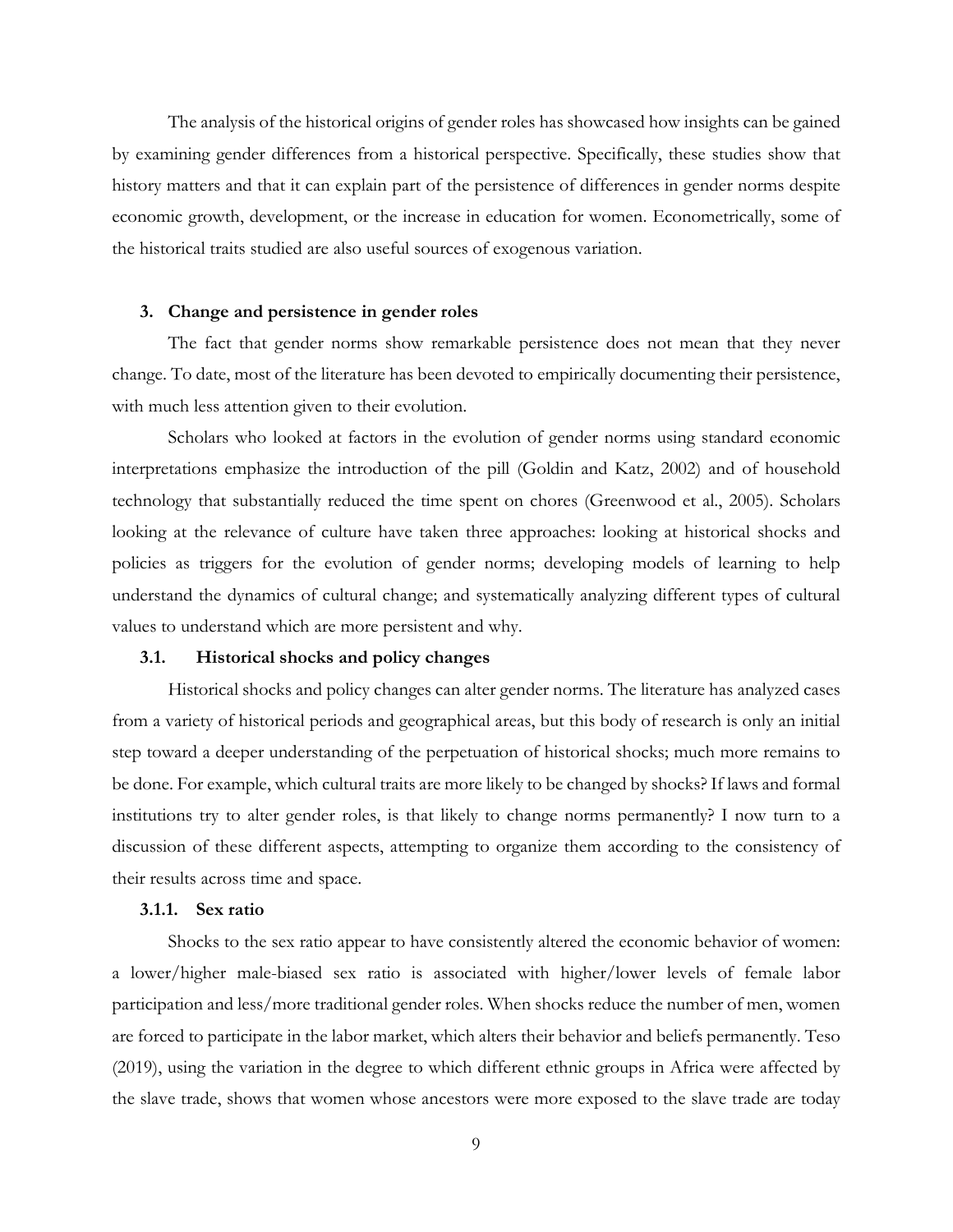significantly more likely to be in the labor force, to be employed in high-ranking occupations, to participate in household decisions, and to have lower fertility.

Grosjean and Khattar (2019) study the case of Australia, where the male sex ratio was very high due to a British policy of sending mostly male convicts (who outnumbered female convicts six to one) and a specific migration pattern (for a long time, immigrants to Australia were mostly men working in mining and pastoralism). Using variation in states' sex-ratios, the authors find that a higher male sex ratio was associated with women being more likely to get married, participating less in the labor force, and being less likely to work in high-ranking occupations. The effect persists today.

Sex ratio can be altered by warfare and conflict. For example, the high mobilization of men in World War II was associated with higher female labor participation (Goldin and Olivetti, 2013; Acemoglu et al., 2004; Fernandez, Fogli, and Olivetti, 2004).

Xue (2016) studies the impact of China's cotton revolution—the adoption of spinning and weaving technologies from 1300 until 1840—on gender roles. This revolution allowed women to produce cotton textiles at home and then sell them, giving them an earning power similar to or greater than that of their husbands. Xue finds a strong and negative relationship between premodern cotton textile production and both sex ratio at birth and gender-biased beliefs.

#### **3.1.2. Policy changes**

Much less is known about how policies could change gender roles. Interesting natural experiments that served this purpose are the imposition of state socialist regimes, which promoted women's participation in the labor force, and the reunification of Germany. Research has documented a direct effect of state socialist regimes on female labor force participation but also an effect of social learning. Campa and Serafinelli (2019) study the effect of the imposition of state-socialist regimes across Central and Eastern Europe on gender role norms. They provide two sets of evidence: using data on women who lived close to the East-West border in Germany before the re-unification, they show that career success is much more important to women who lived in East Germany before the reunification compared to women from West-Germany. They did not find the same effect on men. The mediating channels for their results are higher education and full-time employment. They also look more broadly at the effect of state-socialist regimes through the whole Central and Eastern Europe, by studying the behavior of immigrants to the US and comparing gender role attitudes of immigrants coming from Central and Eastern Europe versus Western Europe, before and after the imposition of state socialist regimes. The gender role attitudes of immigrants coming from Central and Eastern Europe have become much less traditional since 1945.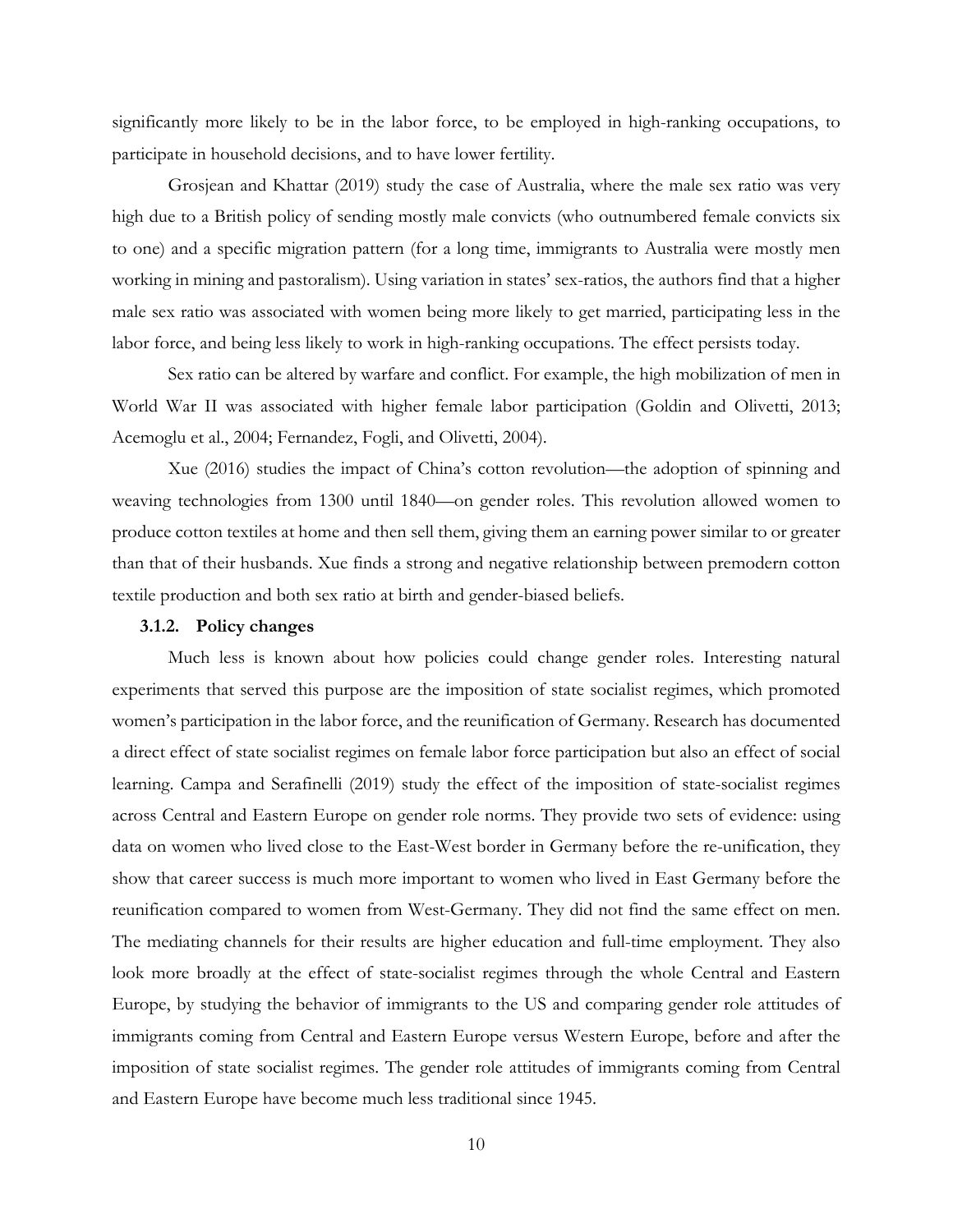The presence of social learning is documented by Schmitz and Weinhardt (2019), who find that being exposed to East German immigrant women altered the employment decisions and gender role attitudes of West German women who live around them. Part of the effect was driven by an institutional change, as measured by the local-level increase in the public provision of childcare.

Policies can alter gender norms just by providing information. In a fascinating contribution, Bursztyn et al. (2018) study Saudi Arabia, where female labor force participation is very low (15%) and gender differences are very pronounced. The authors provide survey and experimental evidence that while men approve of their wives working in the market—when those men are asked privately—they substantially underestimate the level of support by other men, even in the same neighborhood. The authors also show that providing information—in this case, the truth about what other men think increases men's willingness to let their wives work. This is also reflected in actual outcomes: five months after the main intervention, the wives of men who had been given the correct information about others were more likely to have applied and interviewed for a job outside the home.

#### **3.2. Social learning**

In addition to documenting the long-term effects of historical shocks on gender roles, the literature has started to study cultural change at the intergenerational scale, using models of social learning (Fogli and Veldkamp, 2011; Fernandez, 2013; Giuliano and Nunn, 2017).

Fogli and Veldkamp (2011) develop a model in which women learn about the effects of maternal employment on children by observing nearby employed women. When few women participate in the labor force, information is scarce and participation increases slowly. As information accumulates in some regions, the effects of maternal employment become less uncertain and more women in those regions participate. Learning accelerates, labor force participation rises more quickly, and regional participation diverges. Eventually, information diffuses throughout the economy, beliefs converge to the truth, participation flattens out, and regions become more similar again.

In Fernandez's (2013) model, labor force participation by married women and cultural beliefs about the role of women in society evolve jointly. Married women compare the benefits of increased consumption from labor earnings with the expected utility cost of working. When new information endogenously becomes available, married women update the probability assigned to different views of the long-term consequences of working. When the proportion of women in the labor market increases and the beliefs about women working become more positive, the information content of the signal improves. Both models can generate changes in labor force participation by married women that correspond to its historical evolution in the US over the last century.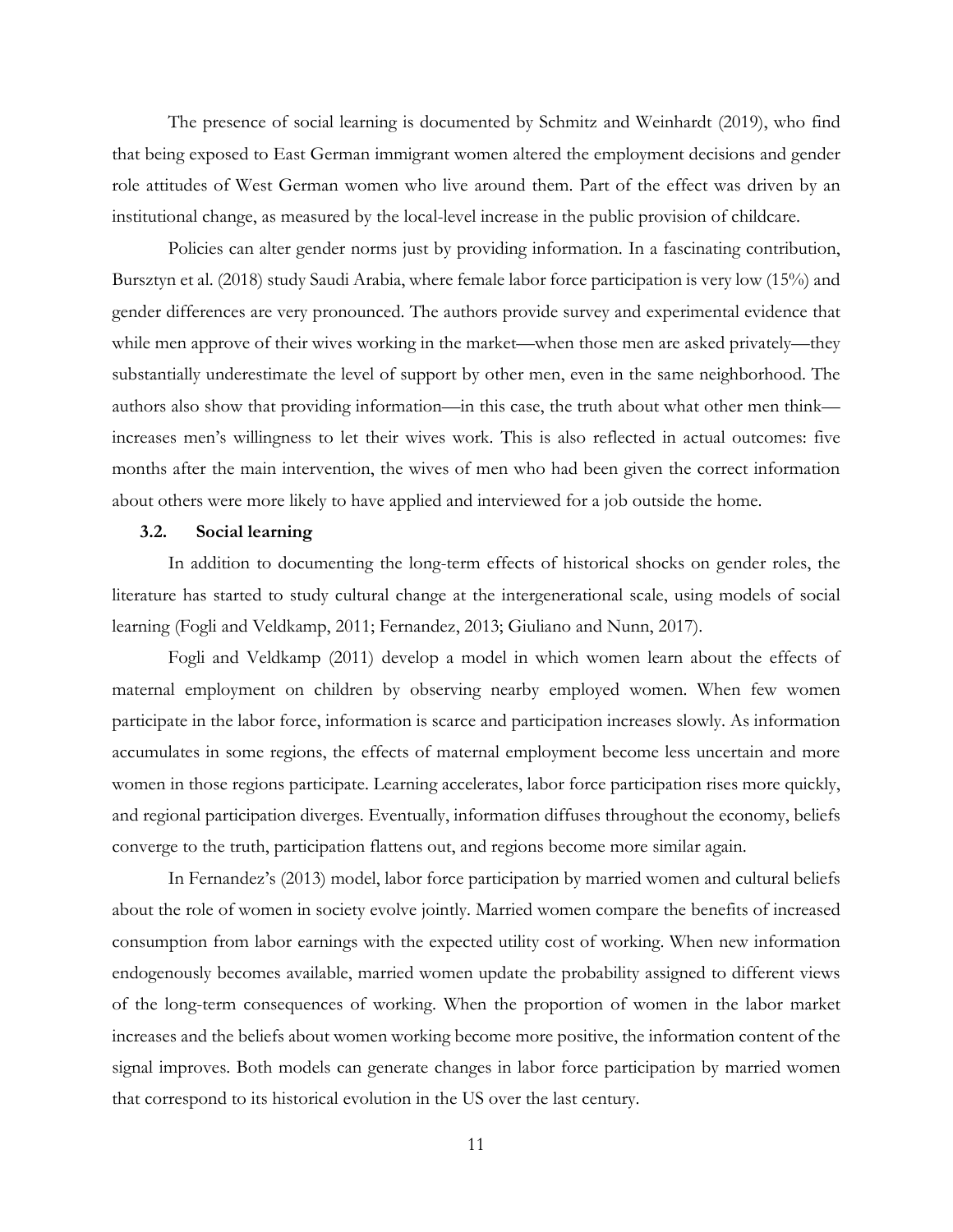Giuliano and Nunn (2017) test a class of evolutionary models (Boyd and Richerson, 1985, 2005; Rogers, 1988) that predict that the stability of the external environment is an important determinant of cultural persistence. The intuition is that if the environment is very stable, all cultural values and beliefs (including beliefs about the role of women) tend to persist because they contain information useful to the current generation. By contrast, if the environment changes a lot from one generation to the next, the previous generation's cultural beliefs are less likely to be useful to the current generation. Using weather data going back to 500AD to construct a measure of crossgenerational climatic instability, the authors show that, across a broad cross-section of countries and over two distant periods, societies with greater ancestral climatic instability exhibit less persistence in cultural norms, including gender norms, measured by female labor-force participation (FLFP). The magnitude of the correlation is large. For example, when they examine the correlation between FLFP in 2012 and 1970, the coefficient on FLFL in 1970 is 0.33, indicating considerable persistence over time in FLFP. The persistence is much larger for countries with very low climatic instability (0.63) and not statistically different than zero for very climatically unstable countries.

### **3.3. What persists and what does not?**

Although the research on learning presents initial steps toward a deeper understanding of how gender norms change, much remains to be done. For example, we have little understanding of which cultural traits are more likely to change and where gender norms fall on the scale of stability. The only evidence is work by Giavazzi et al. (2019), who look at how quickly values and beliefs of different generations of immigrants in the US converge to US norms. They find substantial heterogeneity; some norms, such as attitudes towards cooperation, converge very quickly while others, such as attitudes towards sexual morality, abortion, and politics, converge very slowly. Attitudes towards gender roles occupy an intermediate ground, with attitudes towards the role of women in the labor market converging more quickly than those toward the role of women in politics.

#### **4. The channels of cultural transmission**

As discussed above, except for few recent investigations of the evolution of gender norms over time, the literature has mainly emphasized their persistence, with most studies arguing that cultural values and beliefs are deeply rooted in the country or ethnic group to which a person belongs and therefore evolve very slowly.

To understand such persistence, one must analyze how beliefs are formed and transmitted in societies. Bisin and Verdier (2001) emphasize three forms of cultural transmission: vertical, horizontal,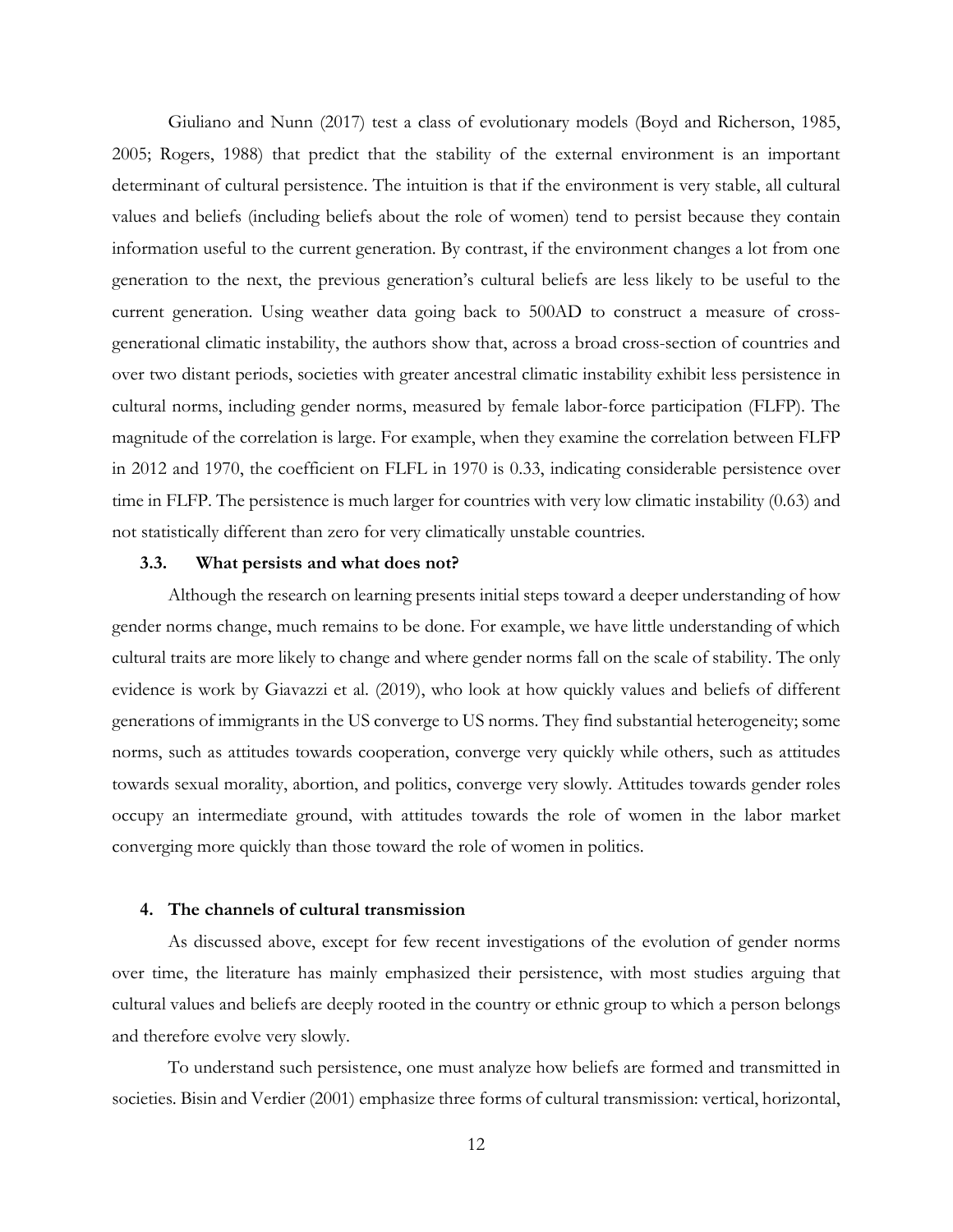and oblique. Vertical transmission is the transmission of values from parents to children: parents socialize their children and, in doing so, balance the trade-off between wanting their children to share their values and beliefs and wanting them to succeed in their environment. Horizontal transmission refers to the importance of peers and oblique transmission refers to the importance of various nonfamily, non-peer channels, such as role models or teachers, which can shape beliefs.

#### **4.1. Vertical transmission**

Most of the literature looking at the behavior of second-generation immigrants to understand gender roles implicitly assumes that the most important channel of transmission is through the family. The importance of culture is measured by female labor force participation in the country of origin and the strong correlation between immigrants' behavior and the country-of-origin measure is interpreted as a transmission of that country's cultural norms from parents to children. Di Miceli (2019) makes the only attempt to disentangle vertical from horizontal transmission, for the case of fertility. Using data on second-generation immigrants in the US from 1910 to 1970, he proxies for vertical transmission using female labor force participation in the country of origin at the time of departure, while horizontal transmission is measured by the fertility of the same-age cohort living in the source country and is transmitted by same-age recent immigrants. He finds evidence that vertical transmission acts as a substitute for horizontal transmission. Parents exert less effort in socialization in places with a large fraction of immigrant couples from their home country.

To measure the transmission channel more precisely, several studies use individual-level data linking parents and children rather than indirect measures of cultural values proxied by country-oforigin cultural variables. Farre and Vella (2013), for example, find that maternal views about women's roles in the labor market and the family correlate strongly with the values of their children (both daughters and sons) using data from the National Longitudinal Survey of Youth 1979. They also show that gender role attitudes can explain labor market decisions.

Vertical transmission has also been shown to explain differences in the gender gap in mathematics. Dossi et al. (2019) study the effect of gender norms on the gender gap in mathematics using evidence from two data sources. First, they use a dataset linking public school records from the Florida Department of Education with birth certificates to reconstruct the family structure and identify families that are gender-biased using fertility stopping rules. They find that girls growing up in a "boy-biased" family score on average three percentage points lower on math exams than girls raised in other types of family. The authors also look more broadly at the entire United States, using evidence from the National Longitudinal Study of Youth. After finding a strong correlation in the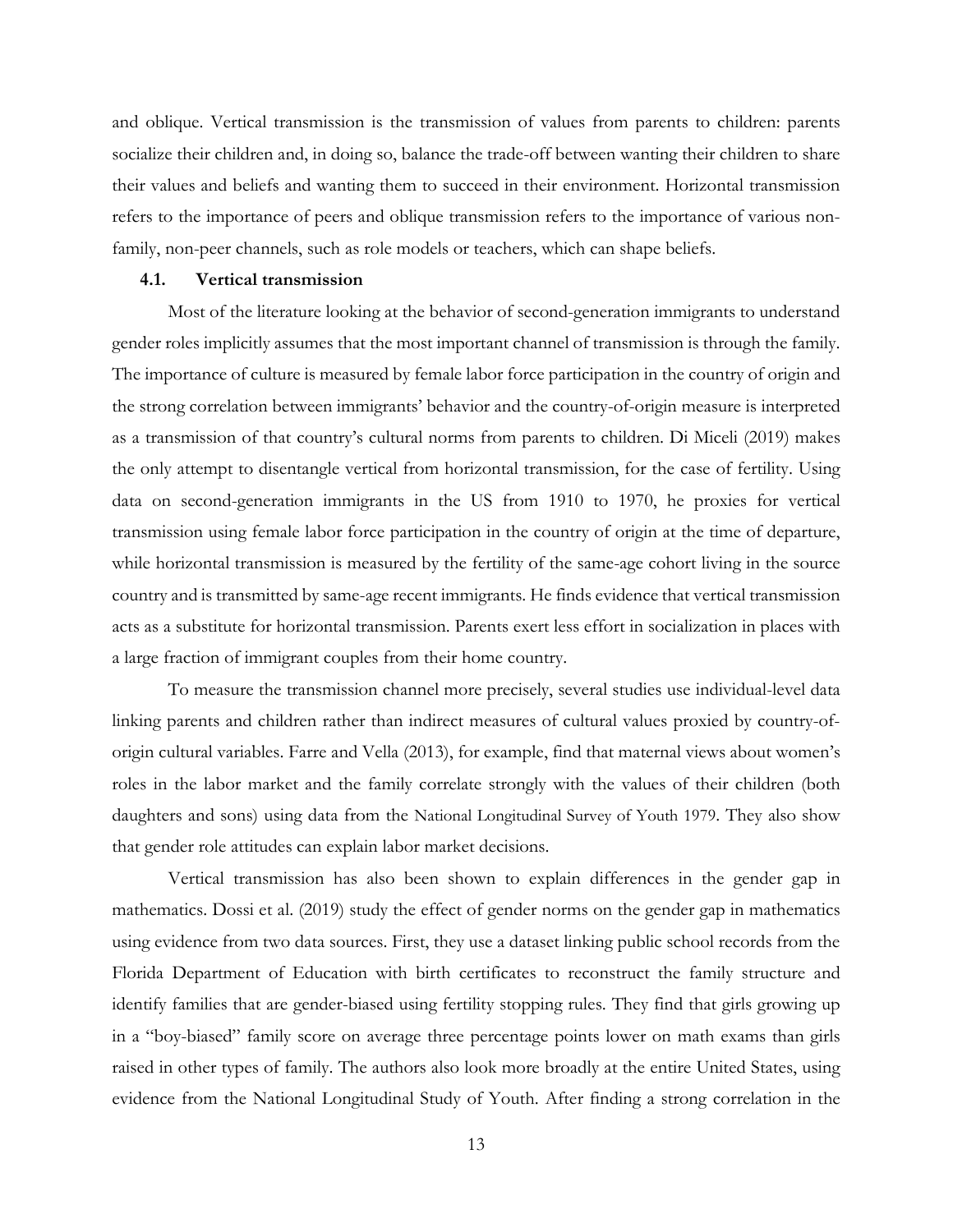transmission of gender roles within the family, they find that there is a strong correlation between performance in mathematics and maternal gender role attitudes for girls but not for boys.

Fernandez et al. (2004) analyze another way in which vertical transmission from mothers to sons can increase female labor force participation. Using data from the *General Social Survey*, they show that a woman's labor force participation is strongly correlated with that of her mother-in-law. They also show, using Census data, that in regions where more mothers were working during World War II, due to variation in mobilization, the next generation of women is more likely to work. Two channels could explain this correlation: either men prefer women who are similar to their mothers (a preference channel) or a man who grew up with a working mother is more likely to participate in household activities, thereby facilitating his wife's participation in the labor market.

Morrill and Morrill (2013) show that the labor force participation choices of one generation of women are correlated not only with the behavior of their mothers (the standard vertical transmission channel) but also with the behavior of their mothers-in-law. The authors suggest that assortative mating could generate these findings.

## **4.2. Horizontal transmission**

The study of horizontal transmission is much more demanding, due to identification problems related to the reflection problem (Manski, 1993). Well-identified studies of horizontal interactions use quasi-natural experiments to ensure exogeneity in exposure or field experiments. Anelli and Peri (2019), for example, look at whether women who attended high school classes with a large share of male (female) peers are more likely to choose prevalently male or female majors and if, in turn, this choice affects the labor market. To solve the endogeneity problem, the authors use random assignment of men and women across high school classes in Milan. They find no effect of the share of own-gender high school peers on the choice of college major or on college performance. They only find that for male students attending a high school class with 80% or more male classmates, the probability of choosing a predominantly male college major is 6–15 percentage points higher than the average. This effect is even stronger for men in the bottom part of the academic quality distribution. They did not find any evidence that the choice of a predominantly male major could influence income, employment, or occupation. They do not find any effect of classmates' gender on women's choice of major or on their academic performance, even when their high school class had a particularly high share of women.

Jarotschkin et al. (2019) use Stalin's deportation of over two million ethnic Germans and Chechens from the Western parts of the USSR to Central Asia and Siberia in order to study how the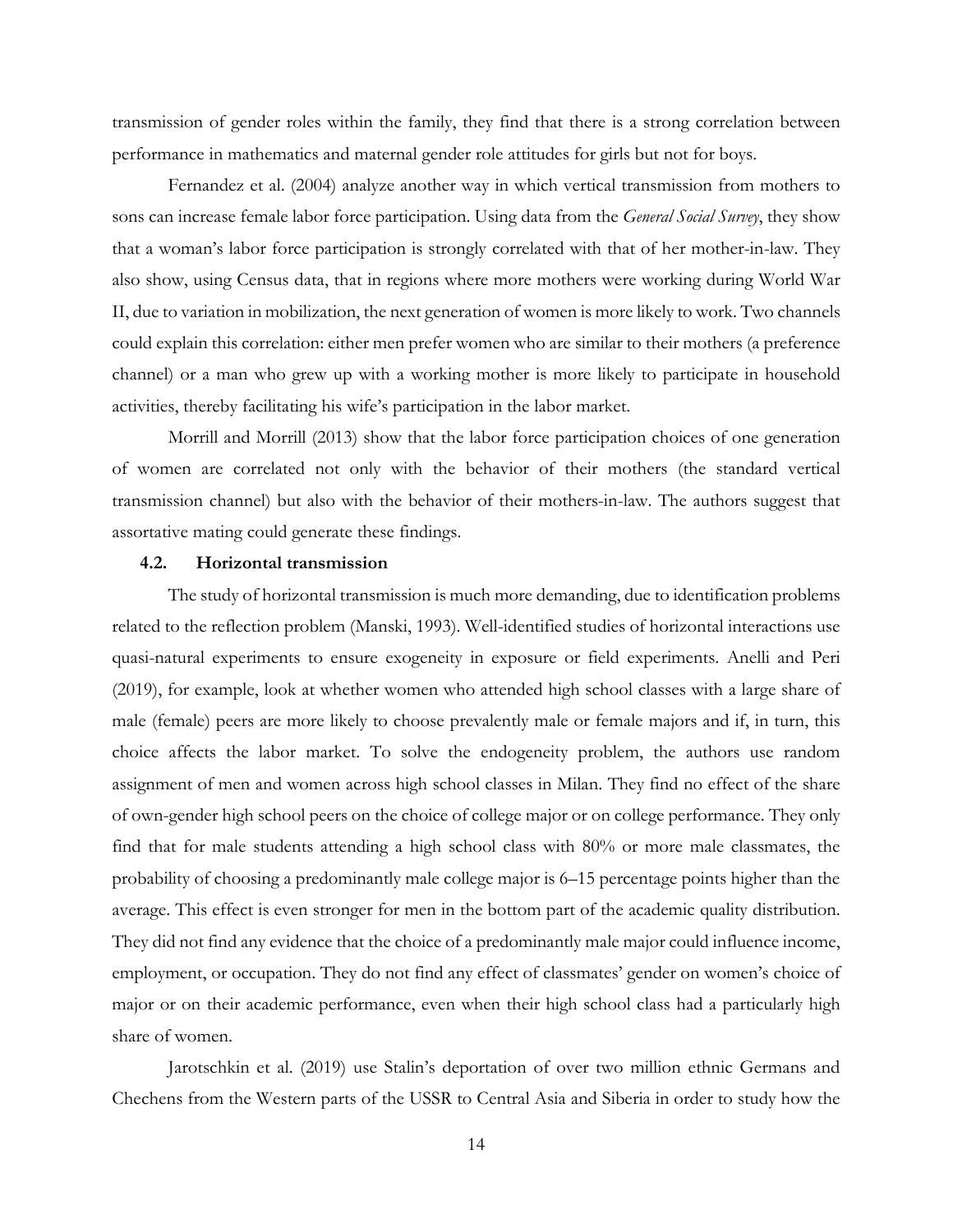arrival of groups of deportees with very different gender norms influences local cultural values. The assignment of the deportees was a function of local demand for manual labor and was orthogonal to their cultural characteristics. The authors document the presence of horizontal transmission of norms.

Peer effects could be relevant in explaining heterogeneity of performance in the labor market even in selected sections of the population, such as MBA students. Bursztyn et al. (2017) conduct a field experiment in a large public business school in the United States and they find that single women systematically shy away from career-enhancing actions because they believe they will face a penalty in the marriage market.<sup>[10](#page-16-0)</sup> The experiment has a clever design: all the students had to fill out a questionnaire, distributed by a career counselor along with one of two randomized sets of instructions. In the public version, students were told that their answers would be discussed in the career class, while in the private version, students were told that only anonymized answers would be discussed. The authors find that single female students (but not married ones) reported lower desired salaries and lower willingness to travel or work for long hours only when they knew these preferences would be made known to their classmates. All the other groups (men or married women) were unaffected by peer observability. A second experiment confirms that the results are driven by observability by single male peers.<sup>[11](#page-16-1)</sup>

## **4.3. Oblique transmission**

 $\overline{\phantom{a}}$ 

A third channel of cultural transmission, outside family socialization and peer pressure, is the so-called oblique channel. It can take different forms, but probably the most important is prestige bias or the influence of highly respected individuals, such as teachers or particularly respected peers.

Carlana (2019) shows that having a teacher who holds strong gender stereotypes reduces the performance of girls in mathematics. Teacher stereotypes are measured using the Gender-Science Implication Association test.<sup>[12](#page-16-2)</sup> The identification comes from the random assignment of students to teachers holding different gender stereotypes. The author collects data for middle schools in Italy and

<span id="page-16-0"></span><sup>&</sup>lt;sup>10</sup> This is consistent with the evidence that men prefer female partners who are less professionally ambitious than they are (Fisman et al., 2006).

<span id="page-16-1"></span><sup>&</sup>lt;sup>11</sup> Single female MBA students also have lower class participation grades than married ones, but not lower grades overall, as the two groups have similar grades in exams and problem sets.

<span id="page-16-2"></span><sup>&</sup>lt;sup>12</sup> The implicit association test has been developed by Greenwald et al. (1998, 2003, 2009) to measure gender biases. It consists of calculating the reaction time for associations between the names of fields of study, both scientific and nonscientific, and personal names, both male and female. The idea behind it is that the more quickly people respond, the stronger is the association between gender and the specific field of study.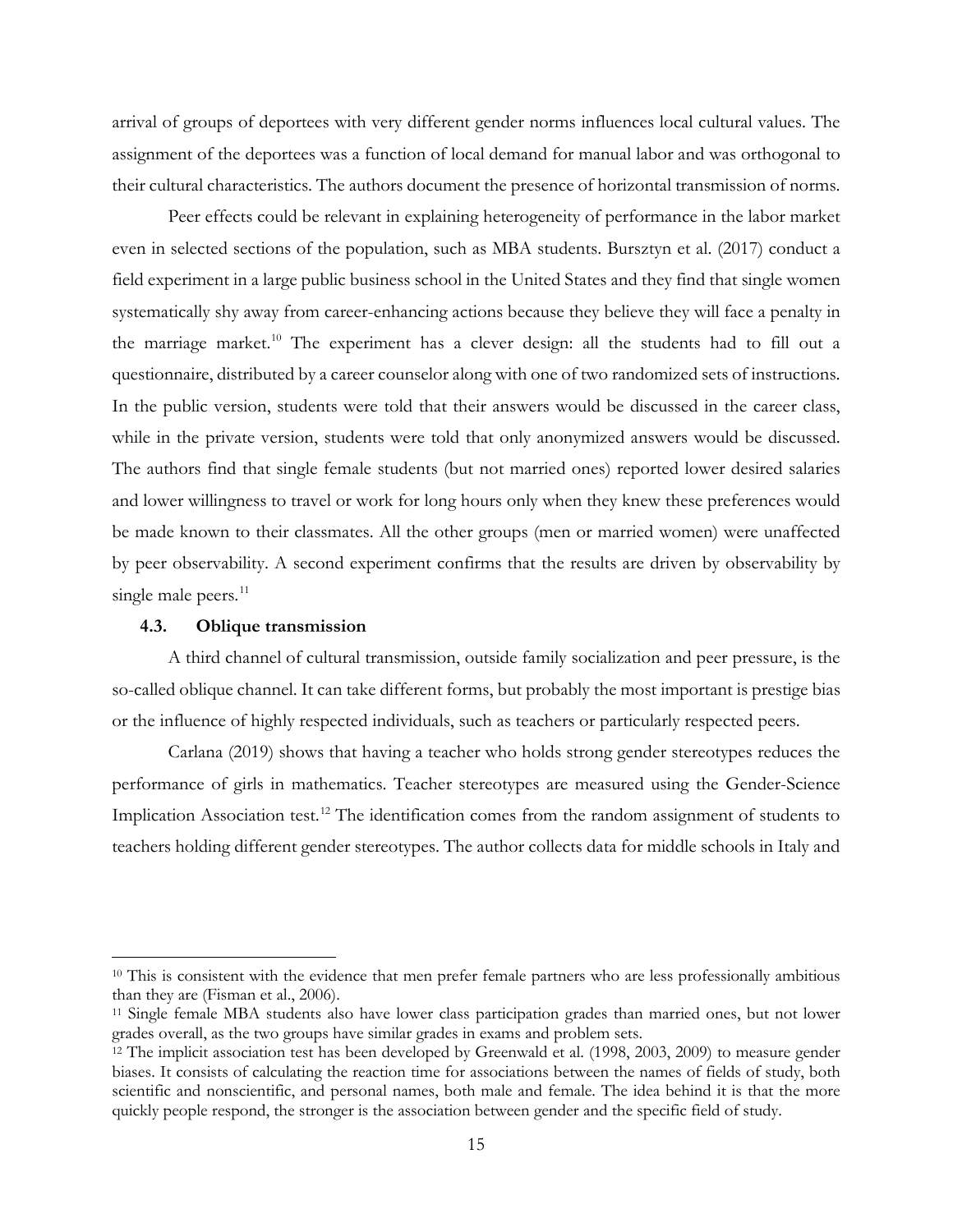studies three outcomes:<sup>[13](#page-17-0)</sup> performance in standardized test scores in mathematics and reading, choice of high school track, and degree of self-confidence.

For math performance, a one-standard-deviation increase in the teachers' gender stereotype increases the gender gap by 0.03 standard deviations. The teacher gender stereotype is particularly detrimental for girls with lower initial performance. Literature teachers' stereotypes, however, do not affect standardized test scores in reading. The second outcome is the high school track. At the end of middle school, students in Italy can choose between a vocational and a more academic track for high school. Carlana (2019) finds girls exposed to gender-biased teachers less likely to enroll in the most demanding high school track. The last outcome is self-confidence. After collecting information for a sample of roughly 800 students, Carlana (2019) shows that a decline in self-confidence could be an important mechanism for the effect of teacher stereotypes on the math gender gap.

Lavy and Sand (2018) use the random assignment of teachers in primary schools in Israel.<sup>[14](#page-17-1)</sup> The teachers' bias is calculated by comparing how they grade boys' and girls' exams in a classroom, where a student's gender is known, to how they grade a national exam, where students' identities (including gender) are not known. The authors find that gender-biased teachers affect the math gender gap by improving boys' performance and reducing girls' performance and that enrollment in advanced math courses in high school is significantly affected by a gender-biased teacher.

Porter and Serra (forthcoming) study the importance of role models in the choice of economics, a traditionally male-dominated field, as a major in college. Their experiment exposes students taking a Principles class to a female role model. They then look at whether students exposed to a role model are more likely to take Intermediate Economics the next year, or any other economics class, and whether they chose economics as a major. They find that the role model intervention increased interest in economics for female students, but had no impact on male students.

Olivetti et al. (forthcoming) explore the relevance of mothers in shaping gender roles by looking at adolescent behavior in the United States. They provide fascinating evidence on both the standard vertical transmission channel (how mothers influence the gender roles of their children) and an oblique transmission channel (the influence of peers' mothers). To study this question, they look at how the share of high school peers with working mothers affects the likelihood, many years later, that a woman decides to work, controlling for the labor supply of her mother. Using data from the National Longitudinal Survey of Adolescent Health, the authors find that the effect of high school

<span id="page-17-0"></span><sup>&</sup>lt;sup>13</sup> The sample is 1,400 math and literature teachers working in more than 100 schools in Northern Italy.

<span id="page-17-1"></span><sup>14</sup> The sample is three cohorts of sixth-grade students in Tel Aviv between 2002 and 2004.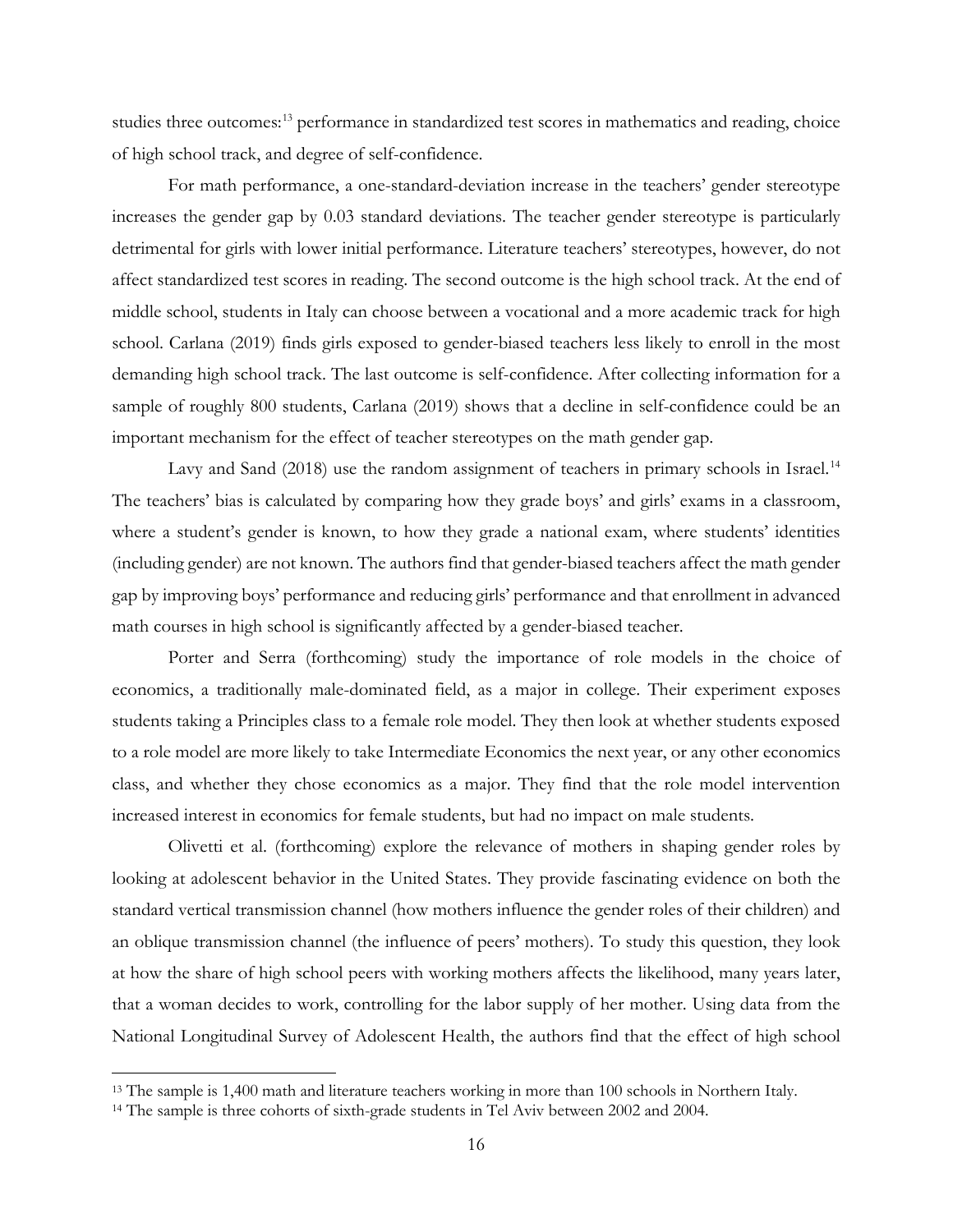peers' mothers' labor supply matters after controlling for the vertical transmission channel: a onestandard-deviation increase in peers' mothers' labor supply is associated with an eight-percent increase relative to the mean participation rate for women in their sample.<sup>[15](#page-18-0)</sup> In terms of mechanisms, the authors conclude that for girls, seeing a large share of women working during one's adolescence reinforces the belief that work and family are compatible.

#### **5. Conclusions**

 $\overline{\phantom{a}}$ 

Economists have become increasingly interested in determining whether gender differences in economic outcomes are the result of differences in cultural values and beliefs. Most of the research illustrates that differences in cultural norms regarding gender roles tend to persist and that they evolve very slowly, even after the historical conditions have changed. This persistence is stronger when the environment is very stable, making experimenting with social learning less necessary. The persistence in gender outcomes is reinforced by cultural transmission within the family, but also by peer pressures and by gender biases among authority figures in general, such as teachers and role models.

Many questions remain. An important line of future research is how findings from the literature can inform economic policy. One pessimistic reaction to this literature is that since culture is very sticky, there is very little room for policy intervention. Such a view seems extreme for a variety of reasons. First, there is evidence that gender roles can be changed. Second, recognizing the importance of cultural factors can facilitate finding the optimal policy. An interesting example is provided by Alesina et al. (2011). They start with the observation that, in many societies, differences in the labor supply behavior of men and women originate within the family, because women are the ones who are supposed to take care of the children and do household chores. The authors argue that if differences in male and female labor market participation originate inside the family, then genderbased taxation might induce a more equitable allocation of home duties; by giving women a better outside option, it would increase their implicit bargaining power. Subsidized services to families, however, would not induce any cultural change in that direction but would simply help women performing household tasks, which would largely remain their duty.

Recognizing the importance of cultural norms is useful in other dimensions, such as the debate on whether the underlying sources of observed gender differences are attributable to nature or nurture. For example, gender differences in competitiveness may be primarily attributable to the genetic

<span id="page-18-0"></span><sup>&</sup>lt;sup>15</sup> The effect of maternal female labor force participation is slightly larger (11 percent).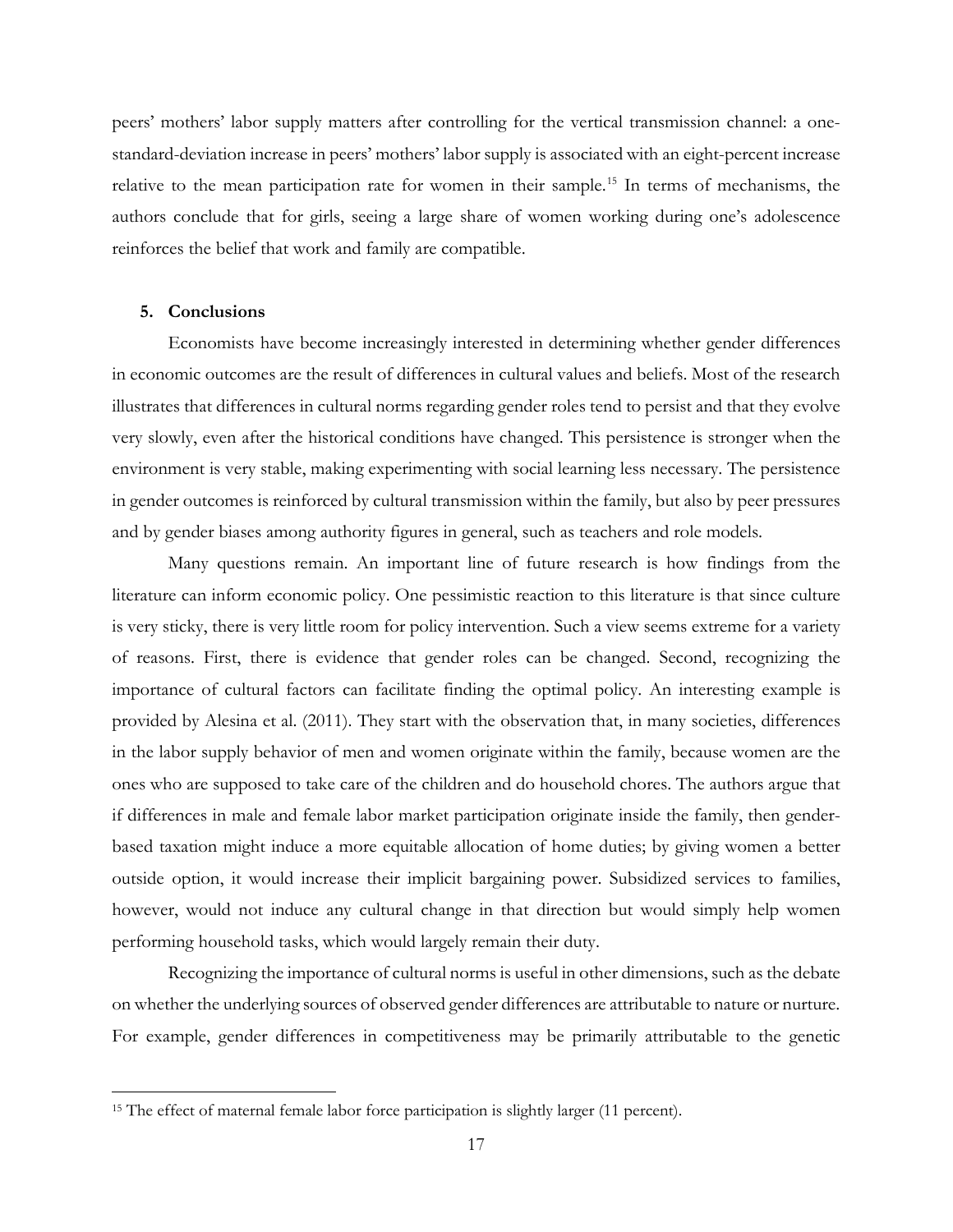differences between the sexes. But an alternative hypothesis is that gender differences are culturespecific and determined by the different social and economic functions of men and women in a given society. The fact that women in different environments show different propensities to compete rules out the possibility that women are naturally less competitive. Gneezy et al. (2009) consider their results to be broadly in line with the importance of nurture.

To the extent that preferences are socially determined, then policies can have a strong impact; Bursztyn et al.'s (2018) results for Saudi Arabia are very powerful. Similarly, recognizing that peers, parents, and teachers can all influence the formation of gender biases can help in designing interventions to make such actors aware of their biases (Carlana, 2019). Less-obvious interventions can be also successful. Gay et al. (2013) and Galor et al. (2020) have shown that languages that emphasize gender differences correlate with gender biases; the current emphasis on introducing neutral forms could help fight such biases.

But should policymakers try to change preferences at all? One could argue that since economists strongly advocate a division of labor throughout the economy, shouldn't we accept it inside the family as well? The difficulty in answering this question is that we still don't know whether gender differences are the results of individual preferences or are socially determined. The fact that, for immigrants, the effects of cultural values tend to fade over time suggests that individual preferences may adapt, although slowly, to a new environment. And when social preferences and the environment change, women increase their level of labor force participation beyond the example set by their parents. Similarly, the fact that very simple and low-cost interventions can increase the percentage of women majoring in a male-dominated field seems to indicate that women's preferences might not be very different from those of men (Porter and Serra, 2020). We now realize, however, that we cannot implement successful policies without a deeper understanding of where differences in gender norms come from and of the complex processes that brought us where we are today. Much more work needs to be done.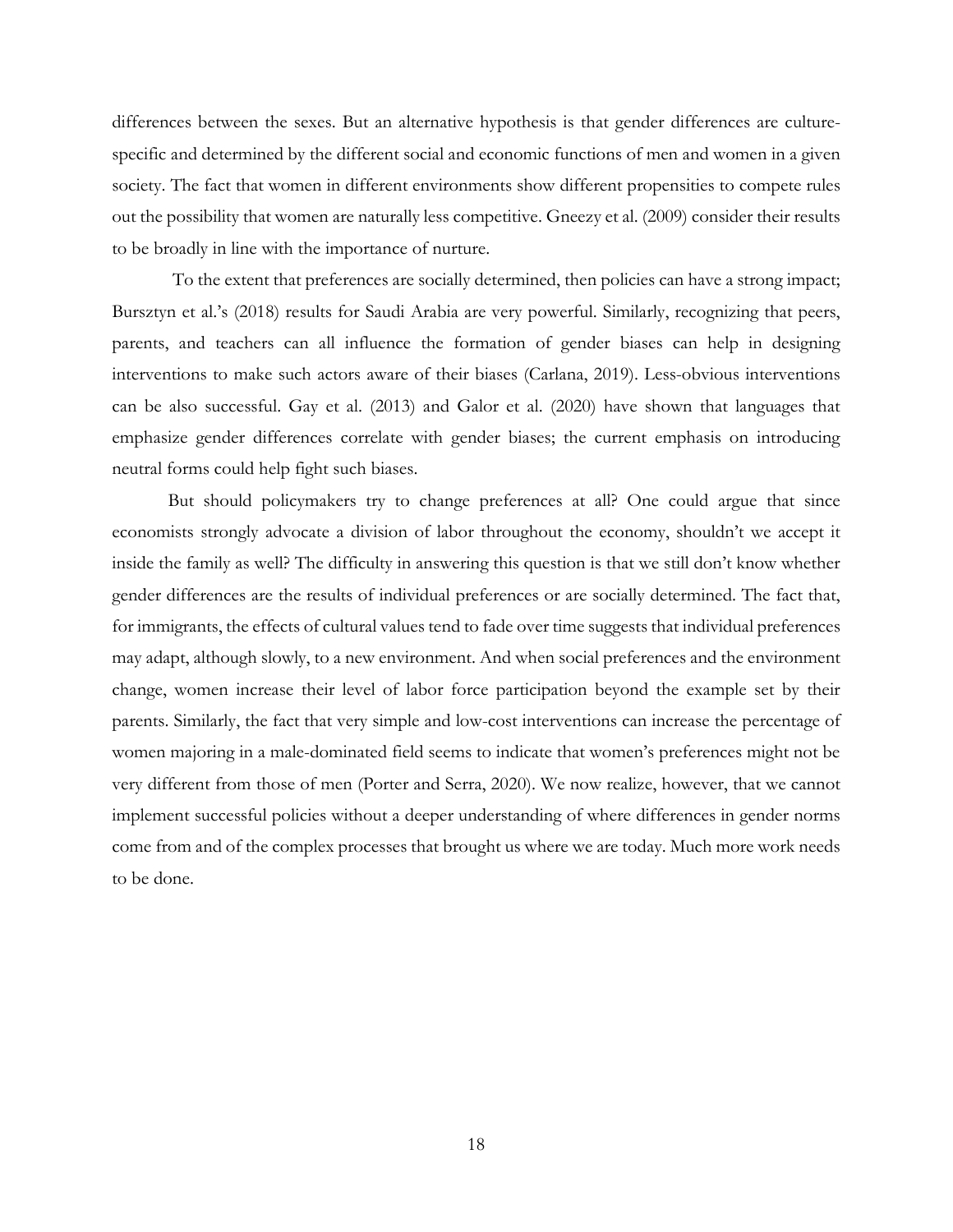#### **References**

- Acemoglu, D., Autor, D. and D. Lyle, 2004, "Women, War and Wages: The Effect of Female Labor Supply of the Wage Structure at Midcentury", *Journal of Political Economy,* 112 (3): 497-550
- Albanesi, S. and C. Olivetti, 2016, "Gender Roles and Medical Progress", *Journal of Political Economy,*  124 (3), 650-695.
- Alesina, A., B. Brioschi and E. La Ferrara, 2016 "Violence Against Women: A Cross-Cultural Analysis for Africa", Harvard University.
- Alesina, A. and P. Giuliano, 2014, "Family Ties" in Aghion, P. and S. Durlauf (eds.), *Handbook of Economic Growth,* Vol. 2A, The Netherlands: North Holland, 177-215.
- Alesina, A., Giuliano, P. and N. Nunn, 2011, "Fertility and the Plough", *American Economic Review Papers and Proceedings,* 101 (3), 499-503
- Alesina, A., Giuliano, P. and N. Nunn, 2013, "On the Origins of Gender Roles: Women and the Plough", *The Quarterly Journal of Economics,* 128 (2), 469-530
- Alesina, A., Giuliano, P. and N. Nunn, 2018, "Traditional Agricultural Practices and the Sex Ratio Today", *PLoS ONE,* 13 (1), e0190510
- Alesina, A. and A. Ichino, 2009, *L'Italia fatta in casa: Indagine sulla vera ricchezza degli italiani,* Mondadori
- Anelli, M. and G. Peri, "The Effects of High School Peers' Gender on College Major, College Performance and Income", *The Economic Journal,* 129 (168), 553-602
- Algan, Y. and P. Cahuc, 2007, "The Roots of Low European Employment: Family Culture?", *NBER Macroeconomic Annual,* MIT Press, Cambridge, MA
- Antecol, H., 2000, "An Examination of Cross-Country Differences in the Gender Gap in Labor Force Participation Rates", *Labour Economics,* 7 (4): 409-426.
- Ashraf, N., Bau, N., Nunn, N. and A. Voena, "Bride Price and Female Education", *Journal of Political Economy,* forthcoming
- Attanasio, O., Low, H. and V. Sanchez-Marcos, 2008, "Explaining Changes in Female Labor Supply in a Life-Cycle Model", *American Economic Review,* 98, 1517-1552
- Bau, N., 2016, "Can Policy Crow Out Culture?", Harvard University, mimeo.
- Bertocchi, G. and M. Bozzano, 2015, "Family Structure and the Education Gender Gap: Evidence from Italian Provinces", *CESifo Economic Studies*, 61 (1), 263-300
- Bisin, A. and T. Verdier, 2001, "The Economics of Cultural Transmission and the Dynamics of Preferences", *Journal of Economic Theory,* 97. 298-319.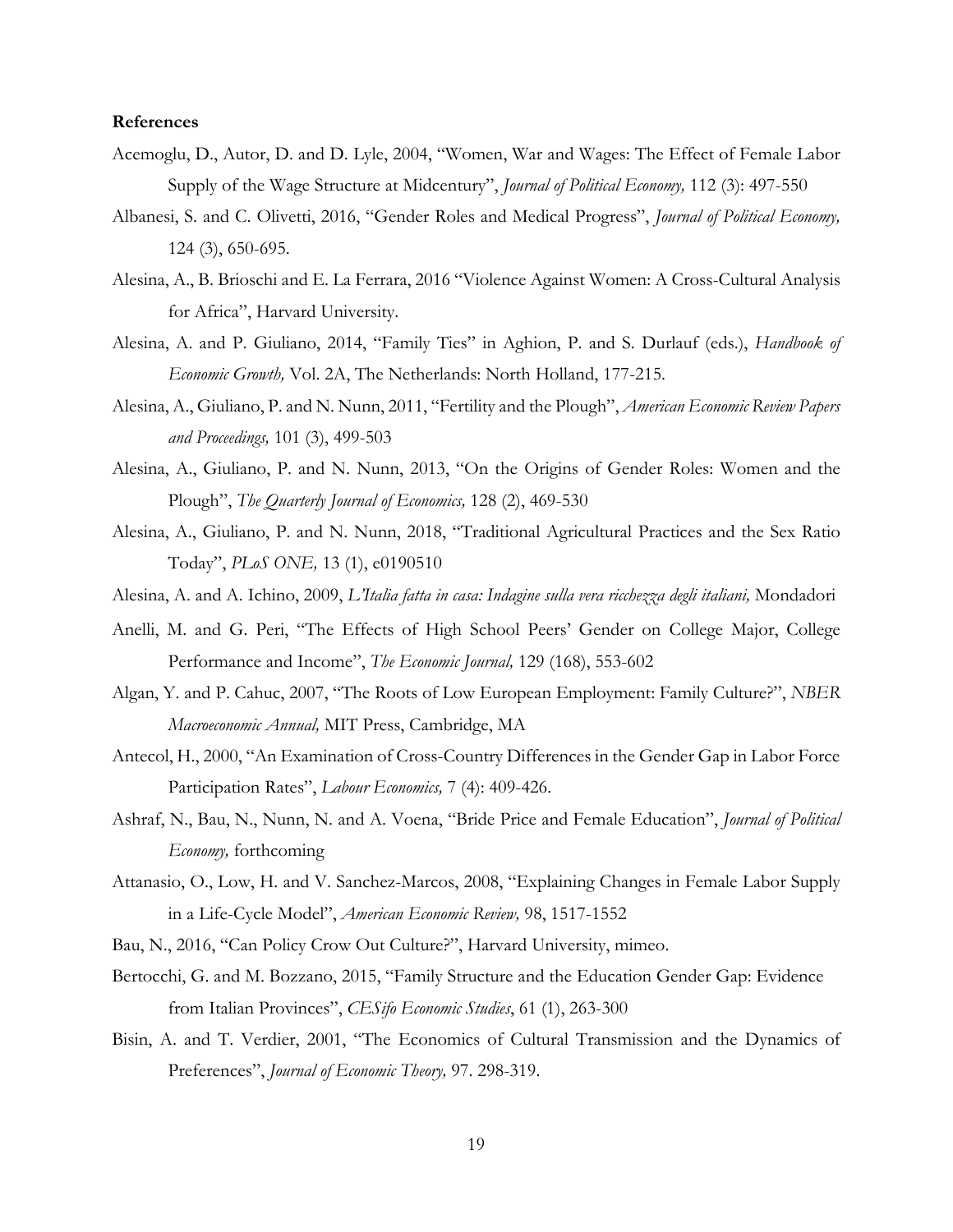- Blau, F., Kahn, L. and K. Papps, 2011, "Gender, Source Country Characteristics and Labor Market Assimilation Among Immigrants: 1980-2000", *Review of Economics and Statistics,* 93 (1): 43-58
- Bloch, F. and V. Rao, 2002, "Terror as Bargaining Instrument: A Case Study of Dowry Violence in Rural India", *American Economic Review,* 92, 1029-1043

Boserup, E., 1970, *Woman's Role in Economic Development,* London, George Allen and Unwin Ltd.

- Boyd, R. and P.J. Richerson, 1985, *Culture and the Evolutionary Process,* London: University of Chicago Press
- Boyd, R. and P.J. Richerson, 2005, *The Origin and Evolution of Culture,* Oxford, U.K.: Oxford University Press.
- Breierova, L. and E. Duflo, 2004 "The Impact of Education on Fertility and Child Mortality: Do Fathers Really Matter Less than Mothers?", NBER WP 10513.
- Bursztyn, L., Fujiwara, T. and A. Pallais, 2017, "`Acting wife': Marriage Market Incentives and Labor Market Investments", *American Economic Review,* 107 (11), 3288-3319.
- Bursztyn, L., Gonzalez, A. and D. Yanagizawa-Drott, 2018, "Misperceived Social Norms: Female Labor Force Participation in Saudi Arabia", NBER WP 24736
- Burt, K. B. and J. Scott, 2002, "Parent and Adolescent Gender Role Attitudes in 1990s in Great Britain", *Sex Roles,* 46, 239-245.
- Campa, P. and M. Serafinelli, 2019, "Politico-Economic Regimes and Attitudes: Female Workers under State Socialism", 101 (2), 233-248
- Carlana, M., 2019, "Implicit Stereotypes: Evidence from Teachers' Gender Bias", *Quarterly Journal of Economics,* 134 (3), 1163-1224
- Carranza, E., 2014, "Soil Endowments, Female Labor Force Participation, and the Demographic Deficit of Women in India", *American Economic Journal: Applied Economics,* 6 (4), 197-225.
- Das Gupta, M., Zhenghua J., Bohua L., Zhenming X., Chung W. and B. Hwaok, 2003, "Why is Son Preference So Persistent in East and South Asia? A Cross-Country Study of China, India and the Republic of Korea", *Journal of Development Studies,* 40, 153-187.
- Di Miceli, A., 2019, "Horizontal vs. vertical transmission of fertility preferences", *Journal of Comparative Economics,* 47 (3), 562-578
- Dossi, G., Figlio, D., Giuliano, P. and P. Sapienza, "Born in the Family: Preferences for Boys and the Gender Gap in Math", NBER WP 25535.
- Farre, Lidia, and Francis Vella (2013). "The Intergenerational Transmission of Gender Role Attitudes and its Implications for Female Labor Force Participation." *Economica*, 2013(80): 219-247.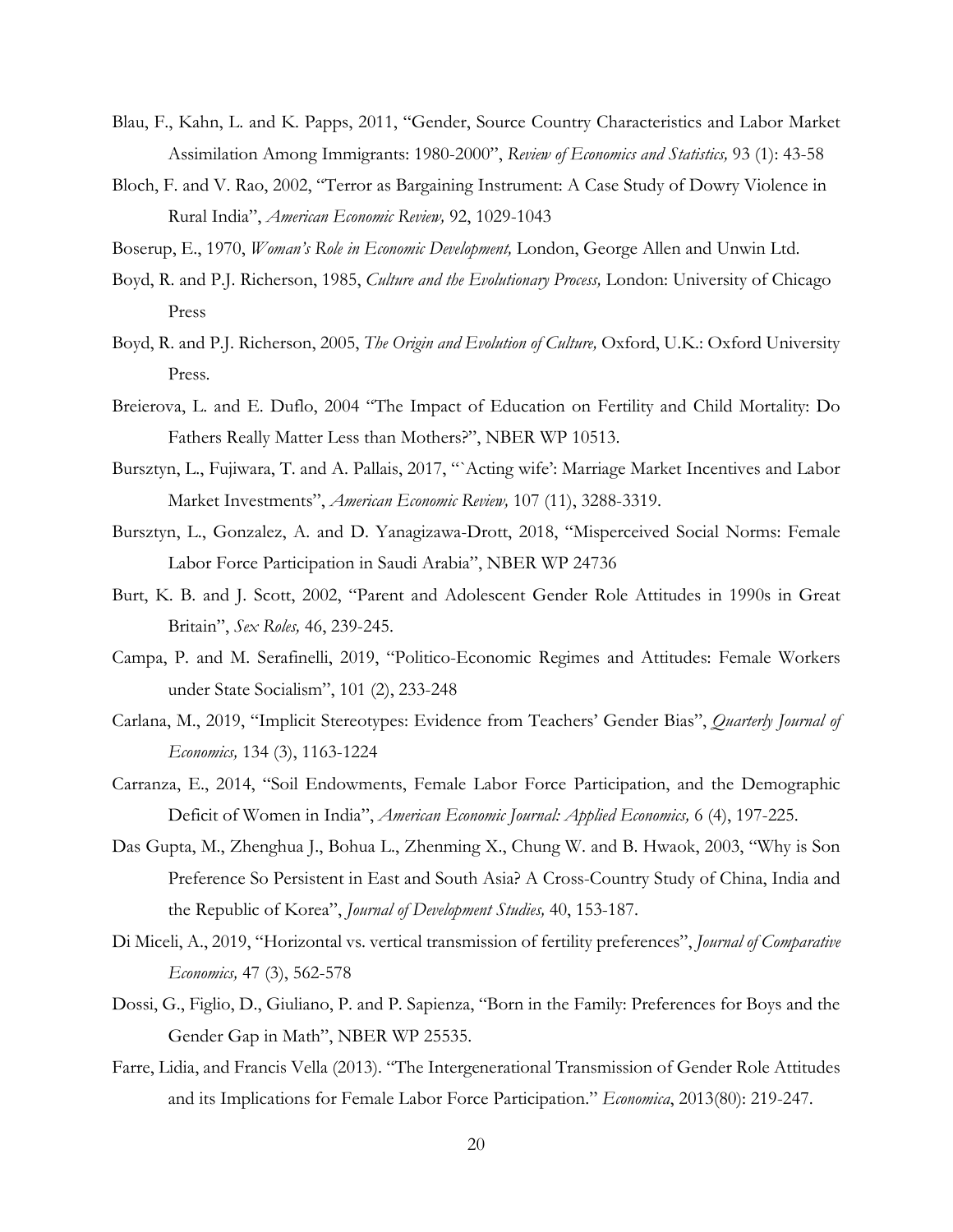- Fernandez, R., 2013, "Cultural Change as Learning: The evolution of female labor force participation over a century", *American Economic Review,* 103 (1): 472-500.
- Fernandez, R. and A. Fogli, 2010, "Culture: An Empirical Investigation of Beliefs, Work and Fertility", *American Economic Journal: Macroeconomics,* 1 (1), 146-177
- Fernandez, R., Fogli, A. and C. Olivetti, 2004, "Mothers and Sons: Preference Formation and Female Labor Force Dynamics", *Quarterly Journal of Economics,* 119 (4): 1249-1299.
- Fisman, R., Iyengar, S., Kamenica, E. and I. Simonson, 2006, "Gender Differences in Mate Selection: Evidence from a Speed Dating Experiment", *Quarterly Journal of Economics,* 121 (2): 673-397.
- Fogli, A. and L. Veldkamp, 2011, "Nature or Nurture? Learning and the Geography of Female Labor Force Participation", *Econometrica,* 79 (4), 1103-1138.
- Fortin, N., 2005, "Gender Role Attitudes and the Labor-market Outcomes of Women across OECD Countries", *Oxford Review of Economic Policy,* 21 (3), 416-438
- Fryer, Roland G., and Steven D. Levitt (2010). "An Empirical Analysis of the Gender Gap in Mathematics." *American Economic Journal: Applied Economics*, 2010(2.2): 210-40.
- Gay, V., E. Santacreu-Vasut and A. Shoham, "The Grammatical Origins of Gender Roles", 2013, Berkeley Economic History Laboratory, WP2013-03.
- Galor, O., Ozak, O. and A. Sarid, 2020, "Linguistic Traits and Human Capital Formation", *American Economic Review Papers and Proceedings*
- Giavazzi, F., Petkov, I. and F. Schiantarelli, 2019, "Culture: persistence and evolution", *Journal of Economic Growth*
- Giavazzi, F., Petkov, I. and F. Schiantarelli, 2019, "Culture: Persistence and Evolution", *Journal of Economic Growth,* 24 (2), 117-154
- Giavazzi, F., Schiantarelli, F. and M. Serafinelli, 2013, "Attitudes, Policies, and Work", *Journal of the European Economic Association,* 1256-1289.
- Giuliano, P., 2015, "The Role of Women in Society: from Pre-Industrial to Modern Times", *CESITO Economic Studies,* 61 (1), 33-52.
- Giuliano, P., 2018, "Gender: A Historical Perspective", in *Oxford Handbook of Women and the Economy,*  eds. S. L. Averett, L. M. Argys and S. D. Hoffman, New York: Oxford University Press
- Giuliano, P. and N. Nunn, 2017, "Understanding Cultural Persistence and Change", NBER WP 23617
- Gneezy, U., Leonard, K. L. and J. List, 2009, "Gender Differences in Competition: Evidence from a Matrilineal and a Patriarchal Society", *Econometrica,* 77 (5), 1637-1664.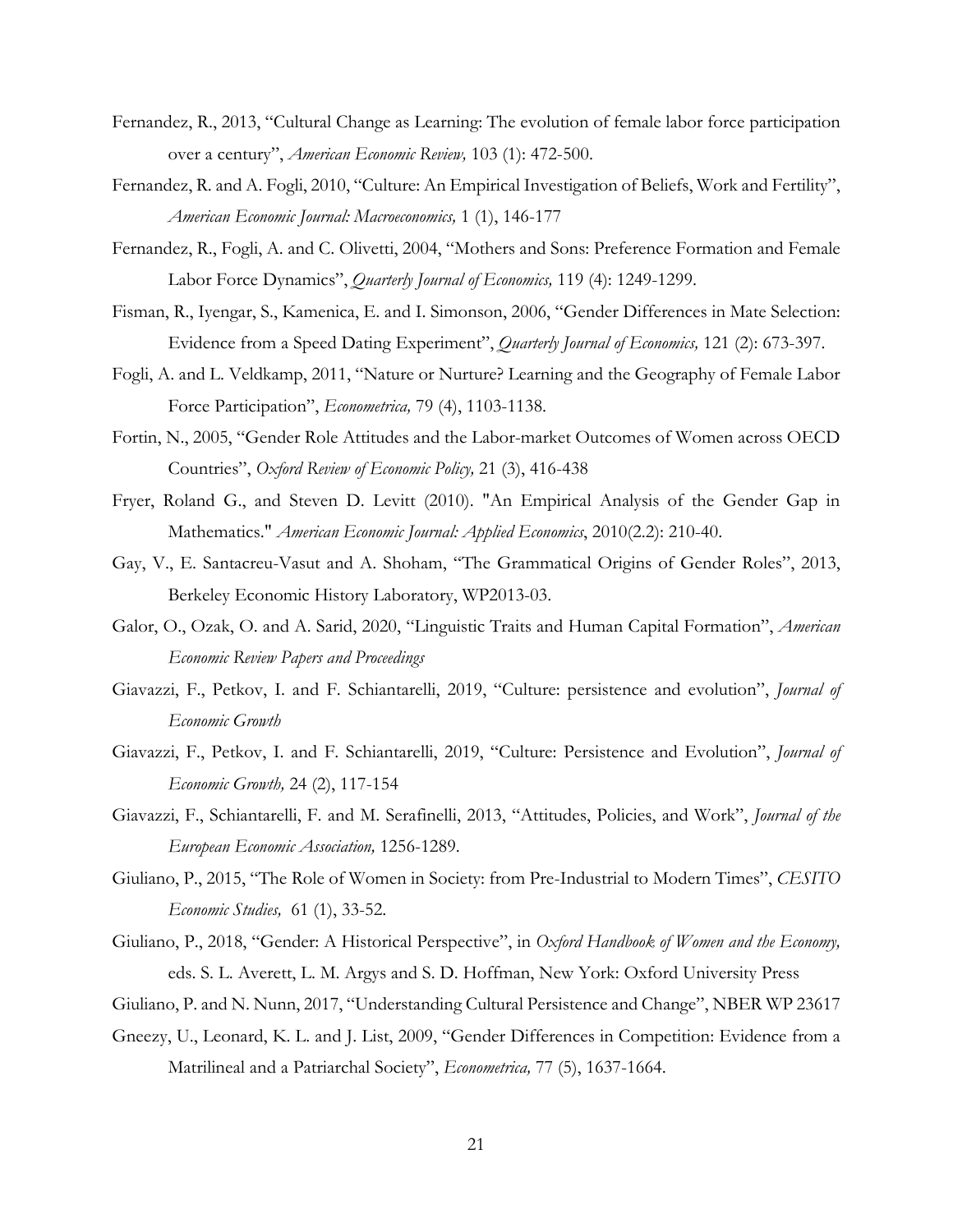- Goldin, C., 1990, *Understanding the Gender Gap: An Economic History of American Women,* New York: Oxford University Press
- Goldin, C., and L. Katz, 2002, "The Power of the Pill: Oral Contraceptives and Women's Career and Marriage Decisions", *Journal of Political Economy*, 110 (4): 730–770.
- Goldin, C. and C. Olivetti, 2013, "Shocking Labor Supply: A Reassessment of the Role of World War II on Women's Labor Supply,", *American Economic Review: Papers and Proceedings,* 103 (3): 257- 262.
- Gong, B., Yan, H. and C. Yang, 2015, "Gender Differences in the Dictator Experiment: Evidence from the Matrilineal Mosuo and the Patriarchal Yi", *Experimental Economics,* 18 (2), 302-313.
- Gong, B. and C. Yang, 2012, "Gender Differences in Risk Attitudes: Field Experiments on the Matrilineal Mosuo and the Patriarchal Yi", *Journal of Economic Behavior and Organization,* 83 (1), 59-65.
- Gottlieb, J. and A. L. Robinson, 2016, "The Effects of Matrilineality on Gender Differences in Political Behavior Across Africa", University of California, Berkeley, mimeo.
- Greenwald, A., McGhee D. E. and J. Schwartz, 1998, "Measuring Individual Differences in Implicit Cognition: The Implicit Association test", *Journal of Personality and Social Psychology,* 74, 1464.
- Greenwald, A., Nosek, B. and M. Banaji, 2003, "Understanding and Using the Implicit Association Test: I. An Improved Scoring Algorithm," *Journal of Personality and Social Psychology*, 85, 197.
- Greenwald, A., Poehlman, T., Uhlmann, E. and M. Banaji, 2009, "Understanding and Using the Implicit Association Test: III. Metaanalysis of Predictive Validity," *Journal of Personality and Social Psychology*, 97, 17.
- Greenwood, J., A. Seshadri and M. Yorukoglu, 2005, "Engines of Liberation", *Review of Economic Studies,* 72 (1), 109-133.
- Grosjean, P. And R. Khattar, 2019, "It's Raining Men! Hallelujah? The Long-run Consequences of Male-Biased Sex Ratios", *The Review of Economic Studies,* 86 (2), 723-754
- Guiso, Luig, Paola Sapienza and Luigi Zingales, 2006, "Does Culture Affect Economic Outcomes?", *Journal of Economics Perspectives,* 20 (2), 23-48.
- Guiso, Luigi, Ferdinando Monte, Paola Sapienza, and Luigi Zingales, 2008, "Culture, Gender and Math." *Science*, 320(5880): 1164–65.
- Hoffman, M., U. Gneezy, and J. List, 2011, "Nurture Affects Gender Differences in Spatial Abilities." *Proceedings of the National Academy of Science*, 108 (36): 14786– 14788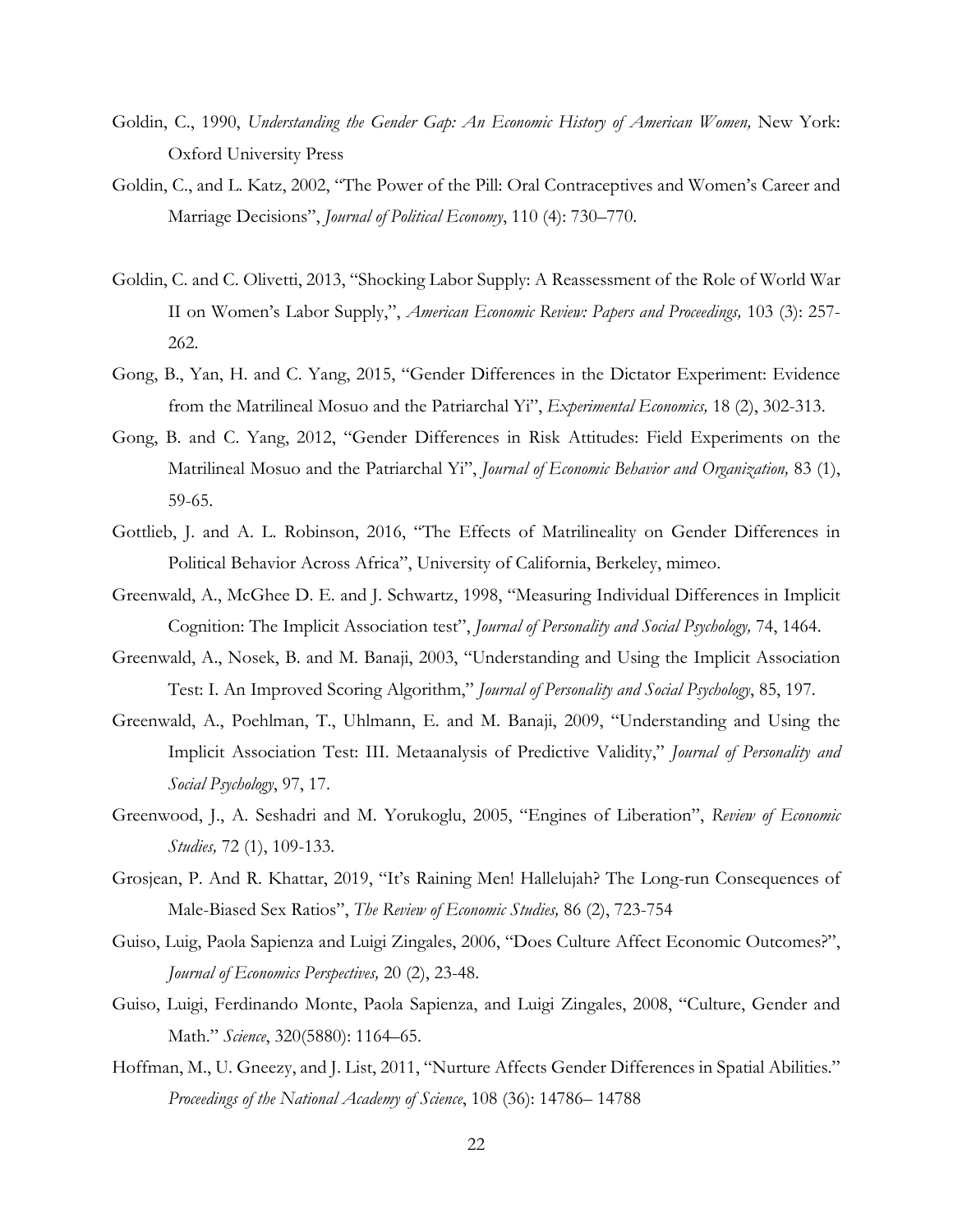- Jayachandran, S., 2015, "The Roots of Gender Inequality in Developing Countries." *Annual Review of Economics,* 7: 63–88
- Jarotschkin, A. and E. Zhuravskaya, 2019, "Diffusion of Gender Norms: Evidence from Stalin's Ethnic Deportations", CEPR DP 13865.
- Kiecolt, K. J. and A. C. Acock, 1988, "The Long-Term Effects of Family Structure of Gender-Role Attitudes", *Journal of Marriage and the Family,* 50, 709-717.
- Lavy, Victor, and Edith Sand, 2018, "On the Origins of Gender Human Capital Gaps: Short and Long Term Consequences of Teachers' Stereotypical Biases," *Journal of Public Economics*, 167, 263– 279
- Levine, D. and M. Kevane, 2003, "Are Investments in Daughters Lower When Daughters Move Away?", *World Development,* 31 (6), 1065-1084.
- Lowes, S., 2016, "Kinship Systems, Gender Norms, and Household Bargaining: Evidence from the Matrilineal Belt", Harvard mimeo.
- Manski, C.F., 1993, "Identification of endogenous social effects: The reflection problem", *The Review of Economic Studies*, 60, 531–542.
- Morrill, M. S. and T. Morrill, 2013, "Intergenerational Links in Female Labor Force Participation." *Labour Economics*, 20, 38–47
- Murdock, G., 1967, *Ethnographic Atlas,* University of Pittsburg, Pittsburgh, PA.
- Nollenberger, N., N. Rodriguez-Planas and A. Sevilla (2016). "The Math Gender Gap: The Role of Culture", *American Economic Review,* 106 (5): 257-261.
- Olivetti, C., Patacchini, E. and Y Zenou, "Mothers, Peers and Gender-Role Identity", 2018, *Journal of the European Economic Association,* forthcoming
- Pope, Devin G., and Justin R. Sydnor (2010). "Geographic Variation in the Gender Differences in Test Scores", *Journal of Economic Perspectives*, 24(2): 95-108.
- Porter, C. and D. Serra, "Gender Differences in the Choice of Major: the Importance of Female Role Models", *American Economic Journal: Applied Economics,*
- Rogers, A., 1988, "Does Biology Constrain Culture?", *American Anthropologist,* 198, 90 (4), 819-831.
- Schmitz, S. and F. Weinhardt, 2019, "Immigration and the Evolution of Local Cultural Norms", IZA DP 12509
- Teso, E., 2019, "The Long-Term Effect of Demographic Shocks on the Evolution of Gender Roles: Evidence from the transatlantic Slave Trade", *Journal of the European Economic Association,* 17 (2), 497-534